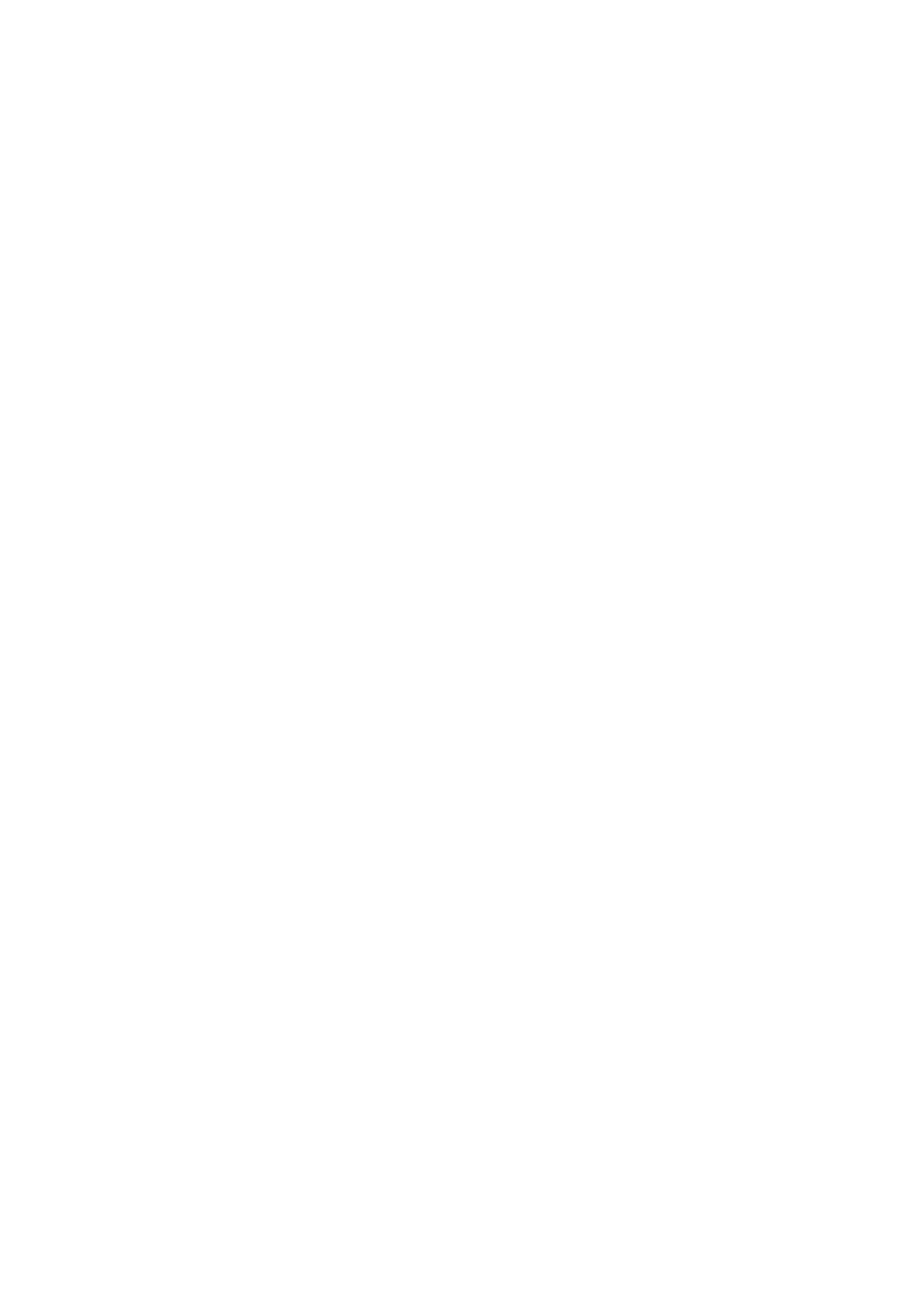### **AEG paper SNA/M1.05/16 BOPCOM-5/21A**

Advisory expert group on the update of the 1993 SNA Third meeting of the AEG, July 18-25 2005, Bangkok

Eighteenth Meeting of the IMF committee on balance of payments statistics Washington, D.C., June 27 – July 1, 2005

#### **Goods sent abroad for processing**

AEG issue number 40; BOPTEG issue number 14B

Prepared by Anne Harrison (SNA editor), Rob Dippelsman (IMF) and Ivo Havinga (UNSD)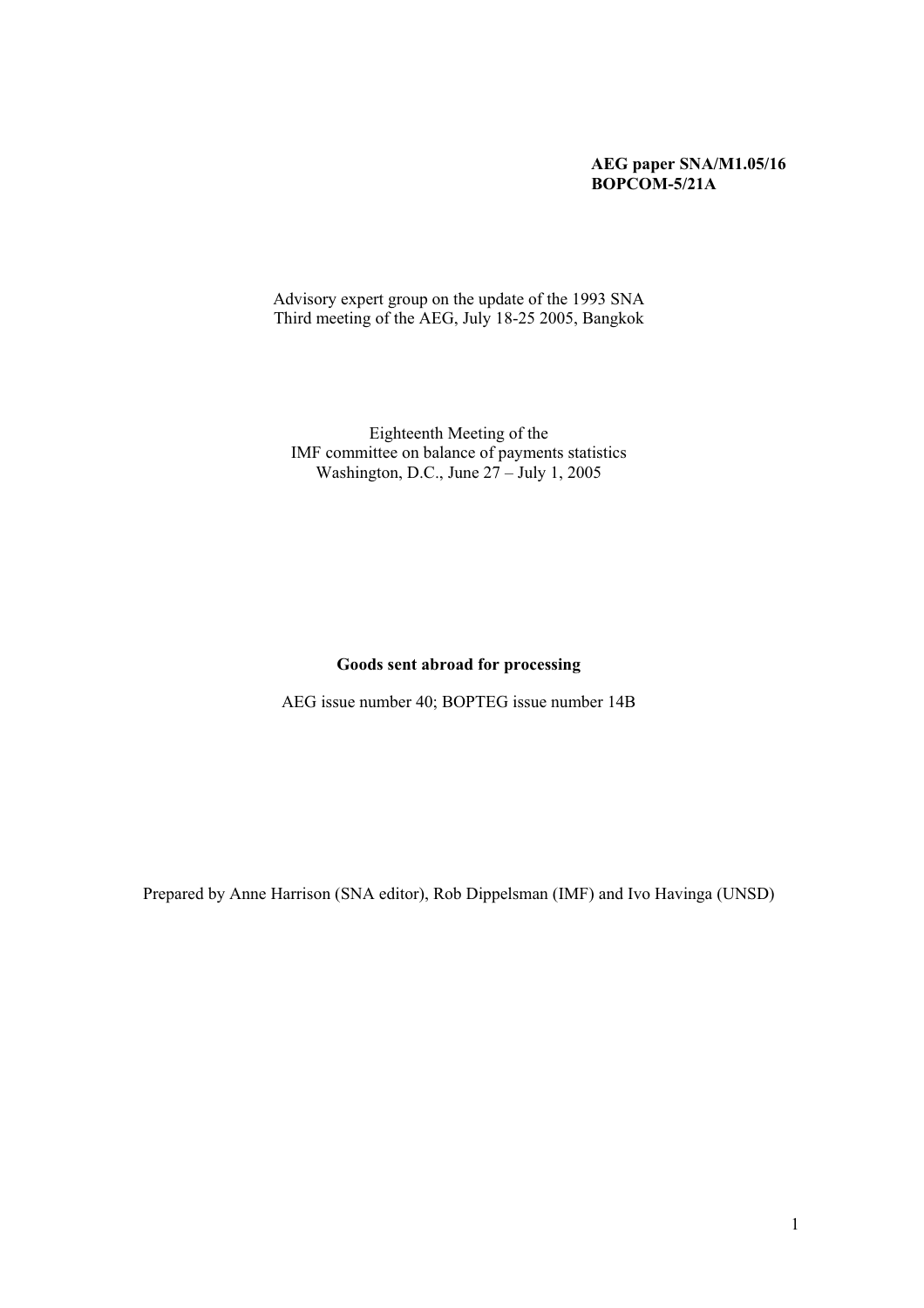# **Executive summary**

1. The subject of goods sent abroad for processing was put before BOPCOM in October 2004 and the AEG in December 2004. Despite the background note explaining the ambiguities in the treatment of these goods, the discussion centered on the questions for the groups which expressed the choice to be made in terms of a "gross" or "net" treatment. In fact the choice is whether or not a change of ownership should be imputed when goods are passed to another unit for processing. At present in both the BPM and SNA, as pointed out tin the background paper, a change of ownership is sometimes imputed and sometimes not. What exists , therefore is a "hybrid" system. The logic of treating goods being processed by another unit in different ways under different conditions is hard to rationalise and confuses analysis.

2. Consideration of the issue since the last meetings suggests that other alternatives would be preferable. These are, essentially, to *always* impute a change of ownership of goods being processed by another unit or to *never* do so.

3. The issue impacts both the BOP and the SNA. Adopting the change to never impute a change of ownership has more significant and far-reaching implications for the SNA than doing so for the balance of payments. At present, the SNA usually (but not always) imputes a change of ownership. This means that in a supply and disposition table, or input-output table, production on own behalf and on behalf of a non-resident unit are portrayed in the same way and the pattern of inputs and outputs is similar. This stemmed in the past from a desire to focus on the production process in terms of technological coefficients since changes in technology was seen to be the main driver of economic change. It can be argued now that with the advent of globalisation, the focus of attention has shifted and a portrayal of production taking account of the fragmentation of processes across countries might be more appropriate. If this is so, then a change to restrict (or possibly eliminate completely) imputing change of ownership might be appropriate.

4. If the AEG were to decide this for the SNA, it would be consistent to chose the same approach for the BOP, which is the course most consistent with the proposed change adopted by BOPCOM in Pretoria.

5. Making this change to the SNA would have significant repercussions and cause changes to the chapters on production account and input-output tables. If the AEG rejected the change and chose instead to embrace the option of imputing a change in ownership more consistently, then there are two options open to the BOP. One is to make the same choice as the SNA. The other is to opt to never impute a change in ownership but allow for an adjustment within the SNA to use the alternative assumption.

6. Whichever alternative is chosen, there is a clear need to have available the associated information on the value of goods concerned before and after processing and a need to match these with the processing fee being made by the owner to the processor.

7. The alternatives are spelled out in the attached paper. The essential decisions for the committees are as follows:

# *For the AEG:*

(1) Does the AEG wish:

(a) to impute a change of ownership to all goods going abroad to be processed;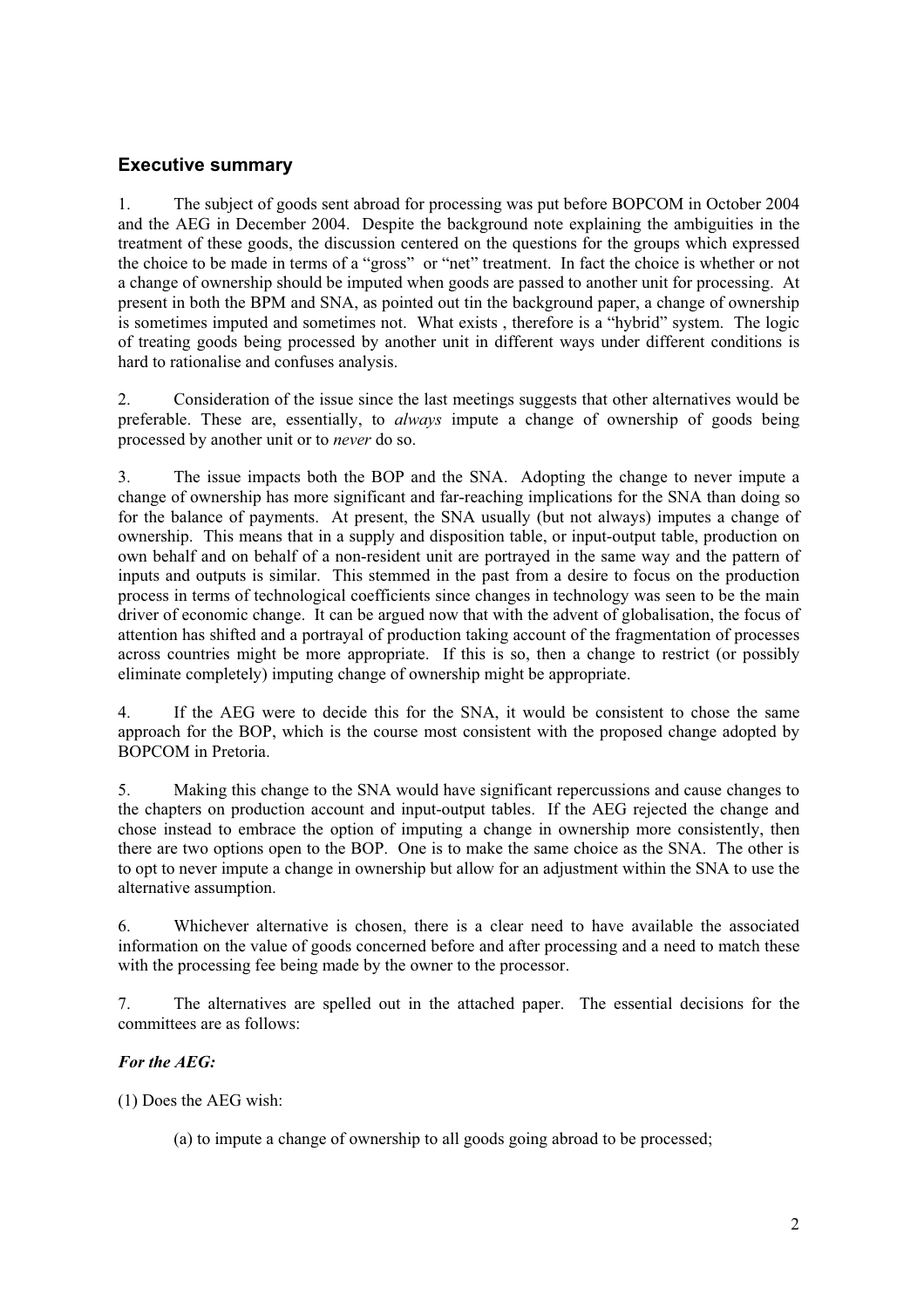- (b) not to impute a change of ownership to any goods going abroad to be processed or
- (c) to preserve the present position where an imputation is made in some cases and not others, as at present?

 (2) If the AEG prefers options (a) or (b) above, should goods being processed by other units in the same economy, including establishments of the same enterprise, be treated in the same manner as those going abroad?

## *For BOPCOM:*

(3) If the AEG decided to extend the imputed change of ownership to other cases of processing, would the BOPCOM wish to follow the SNA decision or to give preference to never imputing a change of ownership to goods being processed by a unit abroad?

(4) If the latter, would the BOPCOM apply the same treatment to goods being processed by nonresident unincorporated establishments and to direct investment enterprises?

#### *For both AEG and BOPCOM:*

(5) Do both the AEG and BOPCOM agree that detailed information on goods being processed by other units is needed in any circumstance to permit robust estimation of the impact of the phenomenon and to assist analysis?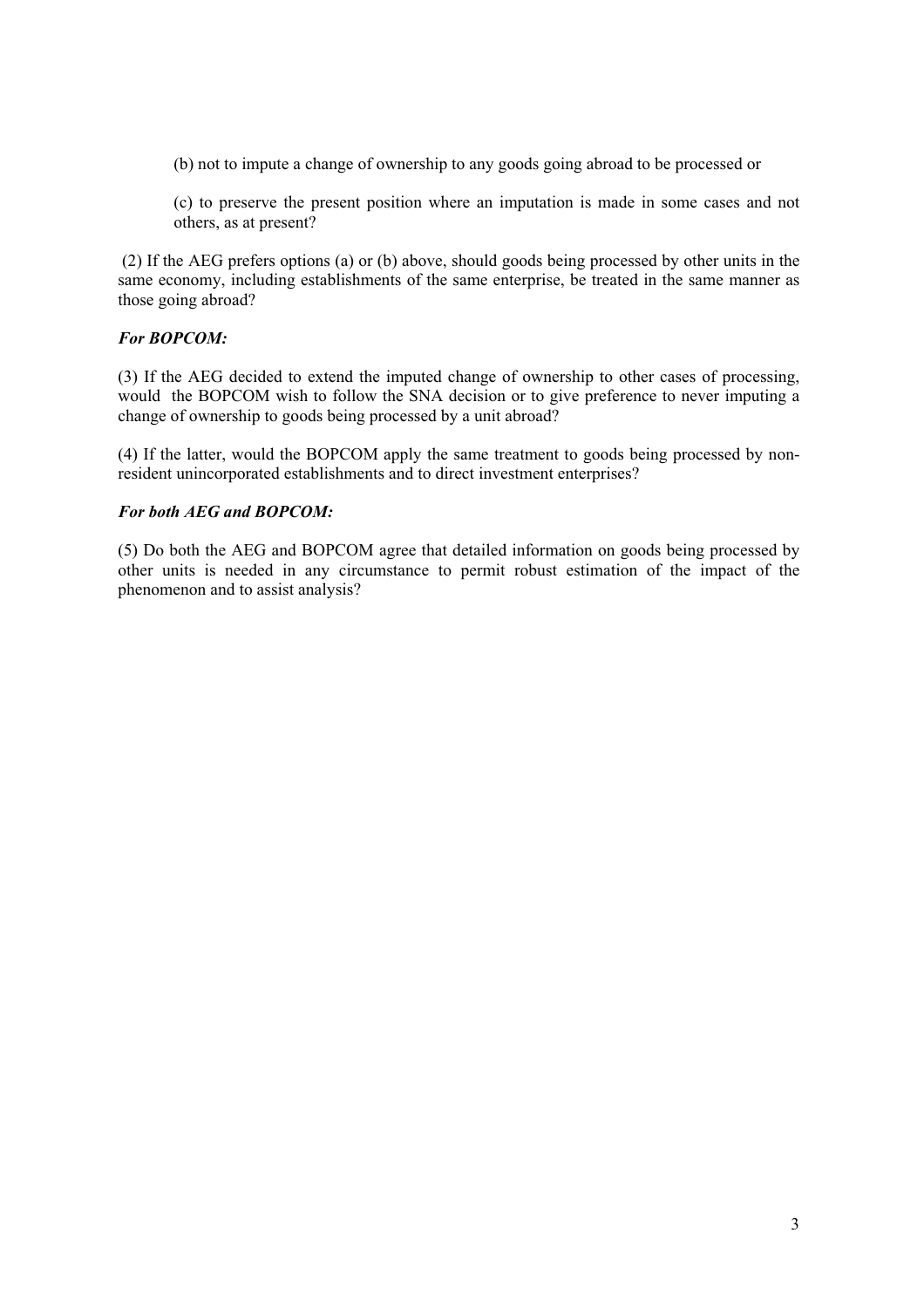# **Goods for processing**

# *The problem*

1. The issue of goods sent abroad for processing was raised at the December 2004 AEG and seemed straightforward. Should goods sent abroad for processing be recorded gross or net in the BOP and SNA? The meeting was divided in its view and it was decided to hold a written consultation to pursue the matter. The process of agreeing the format of the written consultation revealed that the issue was not as straightforward as it may have seemed. Rather than talking about "gross" and "net" treatments, it is more accurate to talk of imputing a change of ownership or respecting the actual ownership (not imputing a change). This document aims to clarify the exact state of the BPM and SNA on goods for processing, both those sent abroad and those processed domestically, and spell out the various option and implications for the accounts of both systems.

2. The relevant paragraphs of the SNA are 14.60 to 14.64 and of the BPM5 are 197 to 200. These are appended as an annex for ease of reference.

# *What do SNA/BPM specify?*

3. Goods sent abroad for processing are defined as materials or semi-processed goods belonging to a unit in country A which are shipped to a unit in country B for significant transformation and then returned to the original unit in country A. The goods do not change ownership from A to B and B receives from A just a fee for processing the goods. Minor transformations of goods, such as repair and packaging are not regarded as processing and are excluded from this consideration. (In fact, in practice one discriminant between goods repaired or packaged on the one hand and processed on the other is that they are classified to different commodity codes on entering and leaving B.)

4. Prior to the 1993 revision of the SNA and BPM, the manuals had different treatments of goods for processing. In the SNA the flows of goods between the country owning the goods and the country doing the processing were recorded as imports and exports of goods; this involved imputing a change of ownership of the goods when they moved physically from one territory to another. In the BPM, although the goods were physically transported and thus included in merchandise trade statistics, the fact that they did not change ownership was recognised and so they were excluded from imports and exports on a BOP basis. Instead, the difference was recorded as a service supplied by the processing country to the country owning the goods. These two approaches are often referred to in brief as the gross and net approach respectively. In the discussion leading up to the adoption of the 1993 SNA and BPM5, it was agreed that in order to achieve harmonisation in this area, the BPM would change to recording goods for processing on a gross basis.

5. The use of the abbreviations "gross" and "net" is in fact misleading as a careful examination of the recommendations embodied in the BPM and SNA reveals. "Gross" should be interpreted as "imputing a change of ownership" and "net" as "not imputing a change of ownership".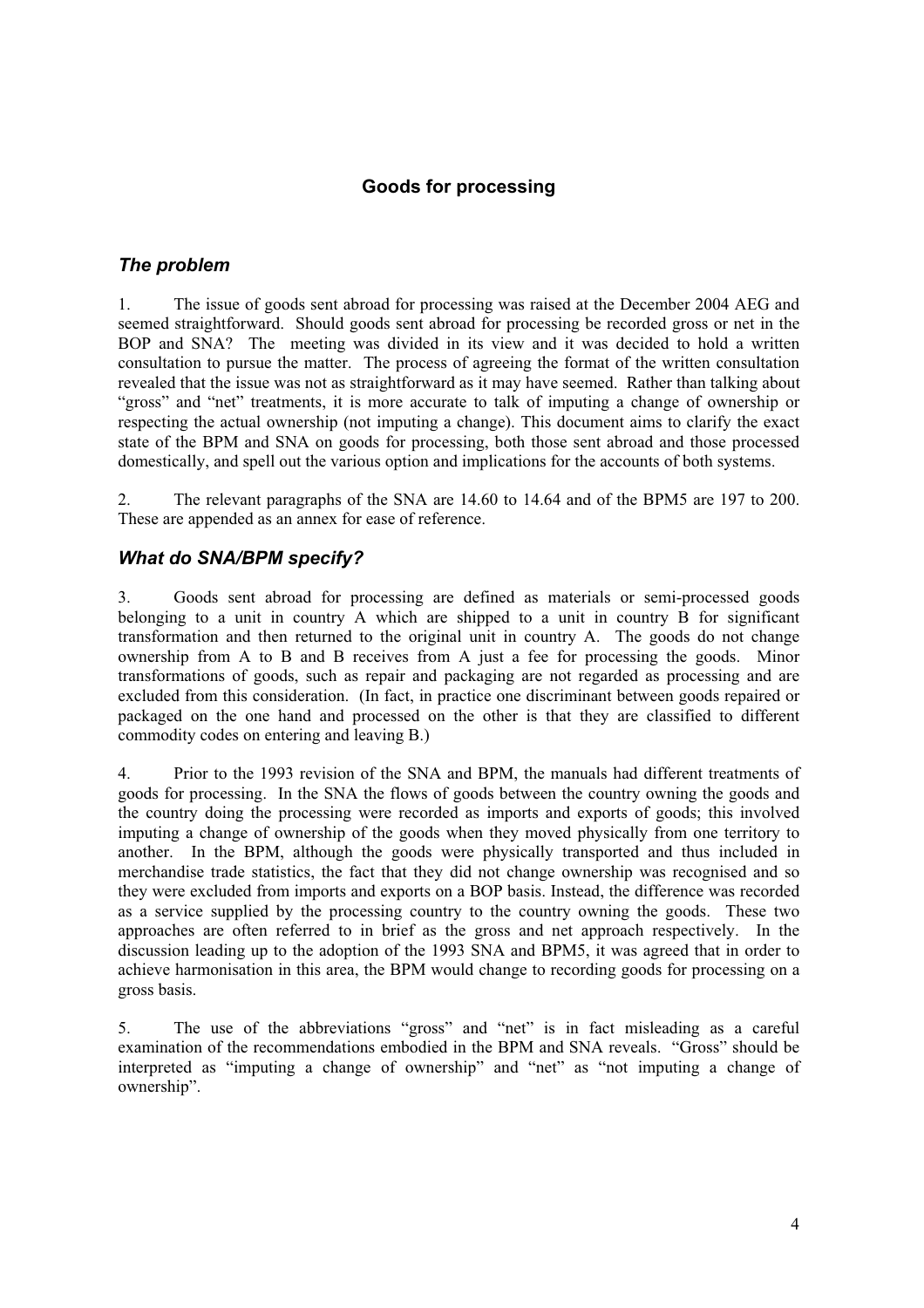6. BPM5 states clearly that gross recording of goods sent abroad for processing applies *only* to those goods which go from A to B *and return to the same unit in A*. In this case the goods passing from A to B are recorded as exports from A to B before processing and exports from B to A after processing. In this case a change of ownership is imputed. The exports and imports of both countries on entrance and exit are recorded in the BOP under general merchandise. The excess of the value of the processed goods over the value before processing should be equivalent to the processing fee. (Data problems which may lead to this equality not holding are discussed below.)

7. If goods are sent from A to one unit in B (B1) and are then on-sold to a second unit in B (B2) the goods are not regarded as goods sent abroad for processing and are not recorded as an export from A and an import to B. Instead, there is an export of service of the value of the processing fee recorded from B1 to A. (In this case no change of ownership is imputed.) Subsequently, exports to the value of the goods after processing are recorded as passing from A to B2. These exports are recorded as services and the initial recording of the value of exports from A to B is adjusted to include the service (processing) charge.

8. If the goods are sent from A to a unit in B and then sent on to a unit in country C, again they are not treated as goods for processing and not recorded as exports from A to B before processing or from B to A after processing. Again no change of ownership is imputed. As in the case immediately above, B is regarded as providing a service to A, but in this case it is recorded under merchanting and other trade-related services or in EBOPS as "other on-site processing services". Thereafter exports of goods are recorded as going (at their post-processing value) from A to C. (The designation of this service as related to merchanting is curious. Merchanting does not involve any transformation of the goods in question and is only shown as an export, not, as in this case, as an import also.)

9. Processing goods under contract can also be undertaken domestically. In such cases, the activity is often called the provision of industrial (or manufacturing) services. In this case the goods are not recorded as passing into the ownership of the processing unit. This means that the treatment in paragraph 6 differs from the domestic equivalent but those in paragraphs 7 and 8 are similar.

10. There is an exception to not recording a change of ownership in each of the cases in paragraphs 7, 8 and 9. This is when the processing unit is either an unincorporated establishment of the enterprise in A or is a direct investment enterprise of the unit in A in which case a transfer of ownership is imputed. This applies to both domestic and international processing.

# *What are the accounting implications?*

11. The issue of how goods for processing are recorded affects three parts of the system; the current account of the balance of payments, the production account of the SNA and the accumulation accounts (both stocks and flows) of both systems.

# BOP current account

12. In the BOP current account, the current balance is assumed to be unaffected by the choice of recording when the movement of goods into and out of the processing country takes place in the same accounting period. This is because it is assumed that the value of goods after processing less the value of goods before processing is equal to the processing fee paid. This assumption is questionable for a number of reason, explored in the section on data collection implications below.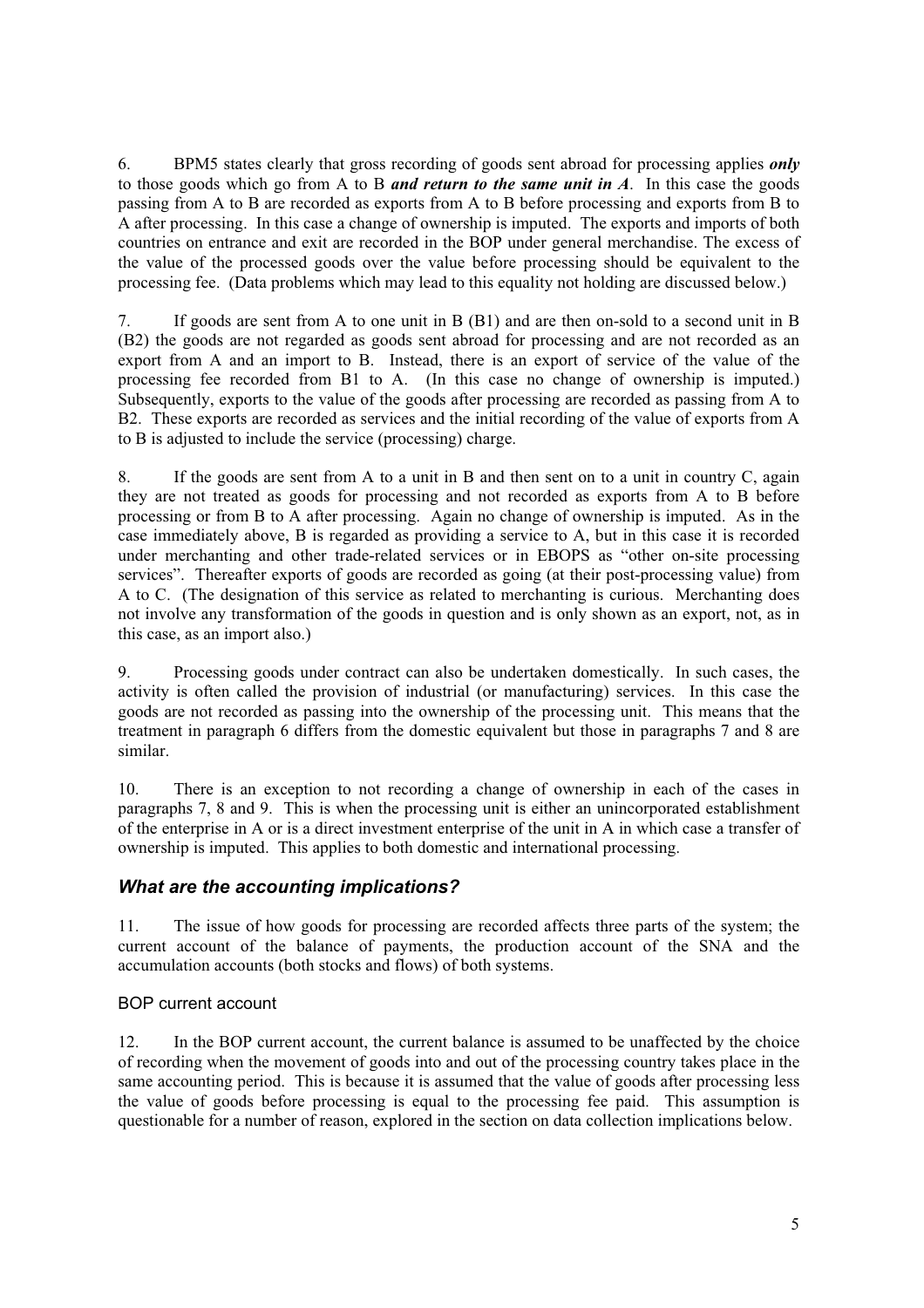13. The situation is more questionable when the processing takes a period of time during which prices may change and especially when this period spans more than one accounting period.

14. The value of goods after processing may include holding gains (or losses) which have occurred while the processing was taking place. While these will be eliminated from the production account of the processor as long as the SNA rules on valuation of withdrawals from inventories is adhered to, if the return movement of goods is recorded at their full market value, this may well include any holding gain as if it has accrued to the processor and not to the owner of the goods.

15. If a change of ownership is imputed and if there is incomplete processing at the end of an accounting period, entries in the capital account, financial account and the balance sheets are necessary. These are described below.

#### SNA production account

16. In the production account of the SNA, either for the economy as a whole or on an industry by industry basis, it equally is a matter of indifference whether the goods are included gross or net. If they are recorded as if there has been a change in ownership, they will feature in both intermediate consumption and output of the processor, if they are recorded on a true ownership basis, they will appear in neither. Value added, as the difference between output and total intermediate consumption, will be invariant to the treatment chosen. The latter basis simply means that processing is treated as a service.

17. However, if a supply and use table or an input output table is being compiled with commodity detail, the second approach presents problems since the transformation of the goods being processed from their original to final state is not "documented" through the absorption of the goods as intermediate consumption in one state and emergence in output in another. This was the main consideration evoked in the 1993 revision for preferring the "gross" treatment of the SNA over the "net" treatment of the BPM.

#### The accumulation accounts

18. If there is unfinished processing at the end of the accounting period, it is necessary to record a change in inventories in the capital account and balance sheet. Whether these appear in the accounts of the owner or the processor depends on whether or not a change of ownership has been imputed. If it has, entries in the financial accounts of both parties are also necessary.

19. If processing spans more than one accounting period, there will be some goods held by the processor when a balance sheet is to be drawn up. If the goods are recorded in strict accordance with the ownership criterion, these will show as inventories of the owner, even though they are physically located in another territory. If a change of ownership of the goods is imputed, the change in inventories is attributed to the processor. It then follows that in order to correct the balance sheet position of both parties, it is necessary to impute an entry in the financial account of both parties to show that there is no call on the foreign exchange resources of the processing country for the value of the goods being processed.

20. Implicitly, this "reconciliation" via the accumulation accounts attributes holding gains and losses on inventories to the processor and not the owner of the goods yet it is the owner who bears the risks and earns the rewards from owning the goods. Treating this transfer of risks ad rewards as a trade credit stretches the definition of this item uncomfortably.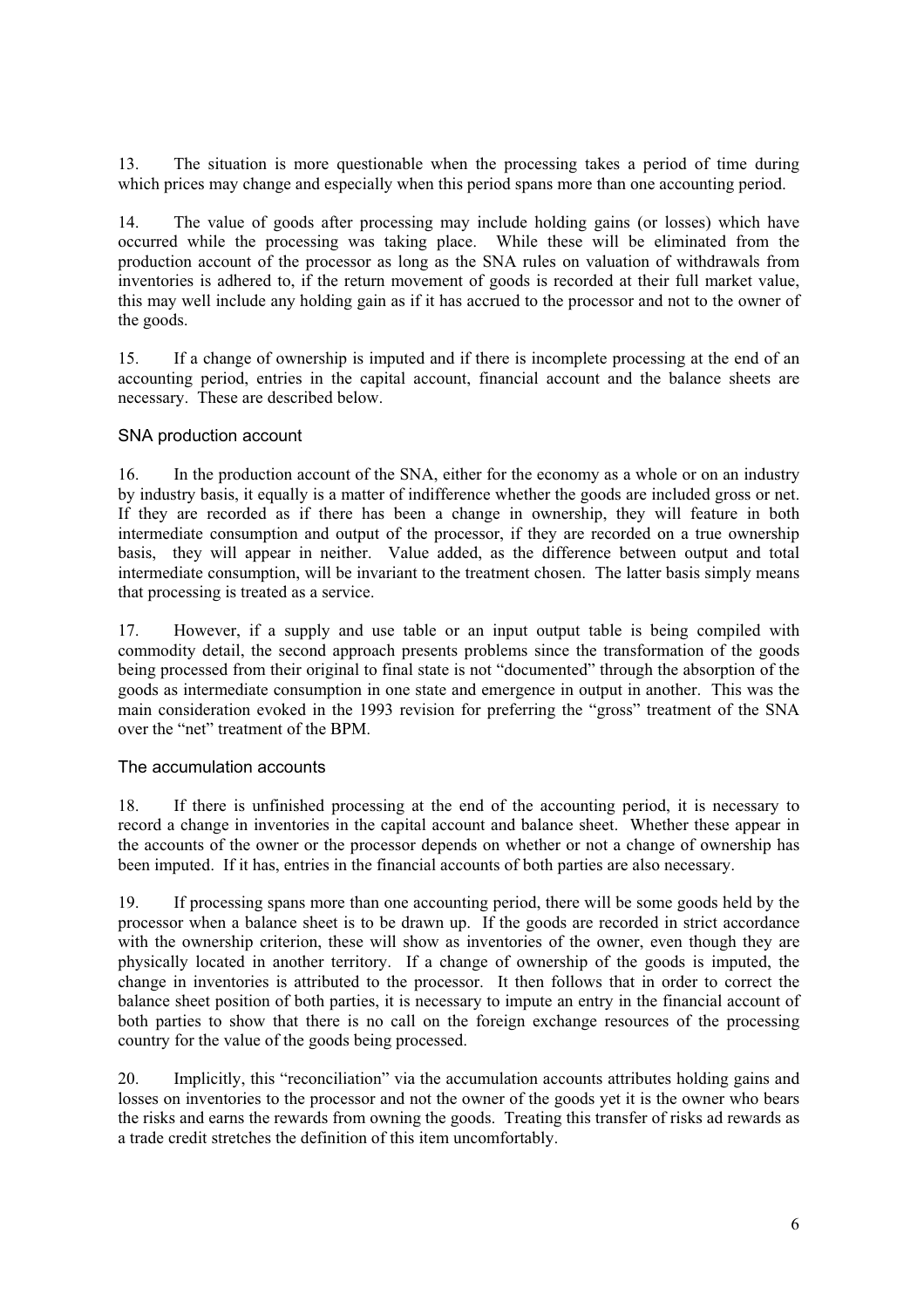# *What are the data collection implications?*

21. All balance of payments data on imports and exports of goods start with the merchandise trade data which measure the physical movement of goods across international boundaries regardless of the change of ownership. In terms of the three international examples given above, in the A to B to A case, merchandise trade data should record exports and imports on both the outward and return journey. In the A to B1 to B2 case, the flow from A to B1 will be captured, but not the flow from A to B2. In the third case, there will be two flows captured, that from A to B and another from B to C.

22. Adjustments to merchandise trade figures are always a necessity and a task undertaken by the balance of payments statistician. In the case of goods for processing there are a number of uncertainties to contend with.

23. If the goods for processing are to be included in imports and exports of goods, (as in BPM5) they do not need to be removed from the merchandise trade totals. They should however be identified to enable the national accountant to ensure that the difference in value between entrance and exit matches the processing fee recorded by the processing firm in the production account. Further, it is by detecting from the trade figures that the exit has not taken place in the same period as the entrance that the necessity to have entries for the change in inventories and in the financial accounts becomes apparent. Complete data matching between trade flows and production data should also ensure that holding gains and losses are eliminated from the processing country's accounts, if necessary by adjusting the exports value to eliminate them.

24. Whether the goods subject to processing arrangements are accurately valued in customs data is a factor to be considered. One argument used for not imputing a change of ownership is that the value ascribed to the goods in the trade figures may not be reliable or even there may be no value because the parties do not value the transactions and customs regimes often do not tax the materials subject to these arrangements. While it may be true that the national accountant may have no value of the goods to be processed from the production enquiry, the regulations for Customs documentation should mean that appropriate values for the goods do appear in the merchandise trade figures. Even if the goods are consigned with an artificial or zero value, in principle Customs should attribute an appropriate arms length valuation in keeping with agreements to combat money laundering and transfer pricing between related enterprises. This may not always happen and in any case there is a real probability that the difference between the goods on entry and departure may not agree with the processing fee received. Further consultations with Customs and related merchandise trade statisticians have to be sought to ensure a more rigorous compliance given the size and analytical importance of these trade flows.

25. Whether the goods subject to processing arrangements are accurately identified in customs data is another relevant factor. If such goods are subject to exemption from particular taxes (e.g., the processor does not pay import duties provided that they are re-exported in finished form), there may be careful procedures to identify them and to match the goods which enter with the appropriate goods on exit. It is the nature of the processing that the commodity codes for the goods will change as a result of processing, making identification difficult. Even when trade between the same partners can be identified, if the processing is done on a continuous basis with regular shipments passing back and forth, it may not be easy to establish exactly which inward consignment corresponds to the which outward one. However, where there is no concessionality on the materials or finished goods for tax purposes, there is little motivation for either the parties or customs to identify the goods separately.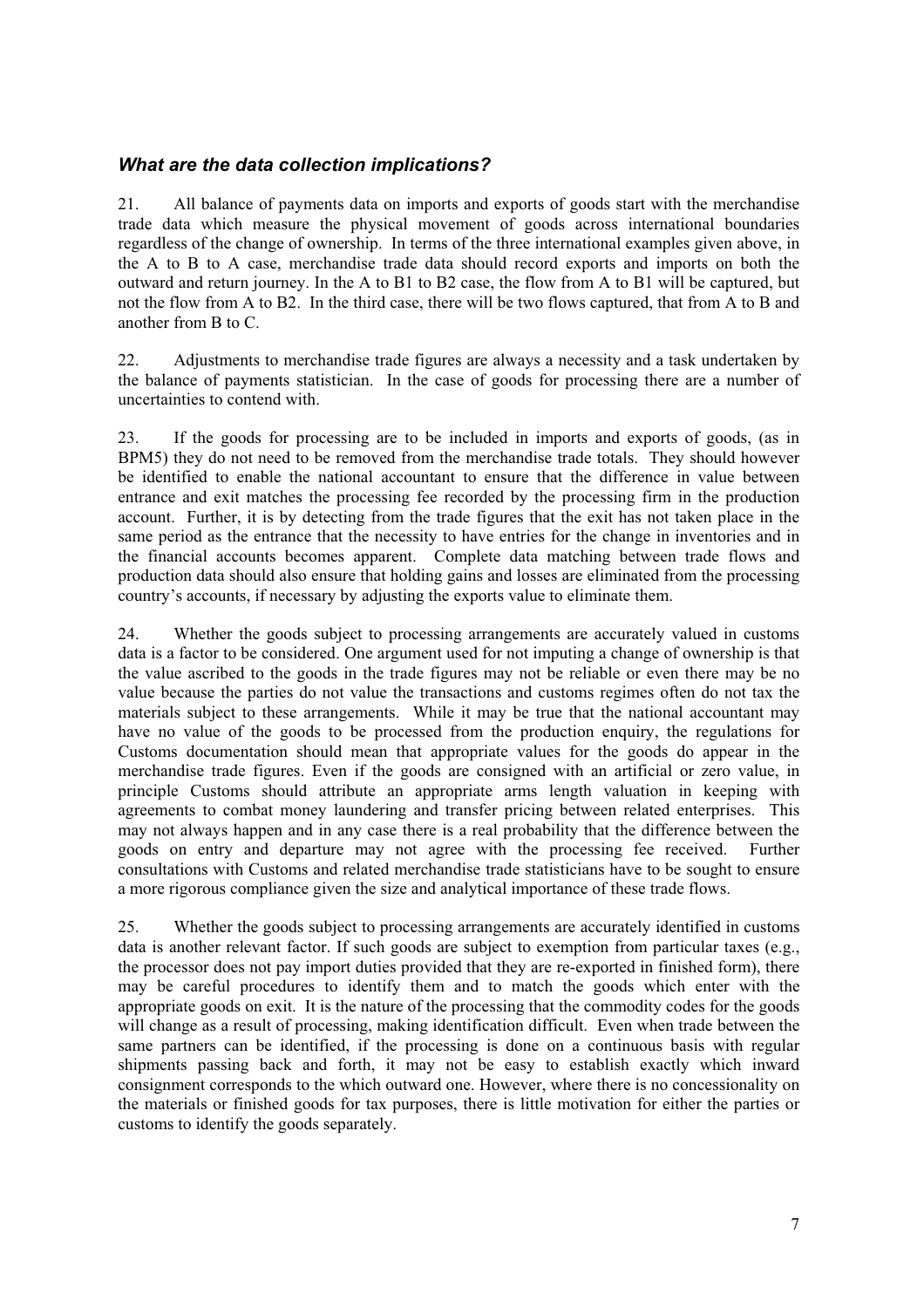26. Whether the goods for processing are to be treated as having changed ownership or not, there is clearly an urgent need for extreme clarity about exactly what is included in the merchandise trade figures concerning these goods. This information is needed by not only the balance of payments statistician but also the national accountant if each is to compile the accounts they are responsible for in accordance with the common accounting rules and ensure consistency between them. This applies whether the goods return to the country of ownership, stay in the processing country or go on to a third country.

27. The national accountant will also have information on the processing activity, coming from production enquiries. Although this information contains no values for the goods themselves before and after processing, the size of the processing fee alone is sufficient to help identify the corresponding entries in the trade figures and allow the balance of payments statistician to correct these if necessary to ensure consistency between the SNA and BOP figures.

28. Both statisticians have other items to compile, the national accountant the entries for inventories and possibly financial account entries; the balance of payments statistician the entries for transportation costs. Whether the goods are treated as if they change ownership or not, the fact that the are in fact transported from one economy to another means that they will incur freight and insurance costs. Depending on the terms of the contract, these costs may be borne by the owner or processor and may be provided by residents or either country or a third one.

# *What are the analytical implications?*

29. There are analytical implications of whether a change of ownership is imputed for both the balance of payments and the portrayal of production within both the owning and processing countries.

30. Imputing a change of ownership to goods being processed abroad increases the value of imports and exports for both countries. Thus even if it is true that the current balance is not affected by whichever method of recording is chosen, this is not the only consideration. Analysts frequently compare the level of imports and exports with other economic aggregates such as GDP. Including the goods for processing in both overstates the magnitude of both imports and exports and may distort an assessment of the role of the foreign sector relative to the domestic economy. On the other hand, if goods for processing are excluded from imports and exports, then questions about what proportion of products shipped from a country relate to goods processed on behalf of non-residents cannot be answered.

31. One aspect which deserves special attention is the question of how the processing fee should be classified. BPM5 suggests that in the A to B1 to B2 case as well as the A to B to C one, that the processing fee should be recorded as a service. Balance of payments statisticians tend to be concerned about the distinction between goods and services, a concern related to various trade negotiations where the difference is important. Trade negotiators have not been able to agree in general whether processing output of a manufacturing industry should be considered as goods or services depending on the ownership of the inputs. They prefer to consider these on a case by case basis as it impacts the use of GATT or GATS rules, for example, in dispute settlements.. This does not inhibit recording only the processing fee as the relevant entry in the BOP but does suggest that, like the repair of goods, it could be classified under goods rather than services. From an activity perspective, the industries undertaking the processing are typically goods-producing industries rather than service industries and activity classifications would include them with goods production..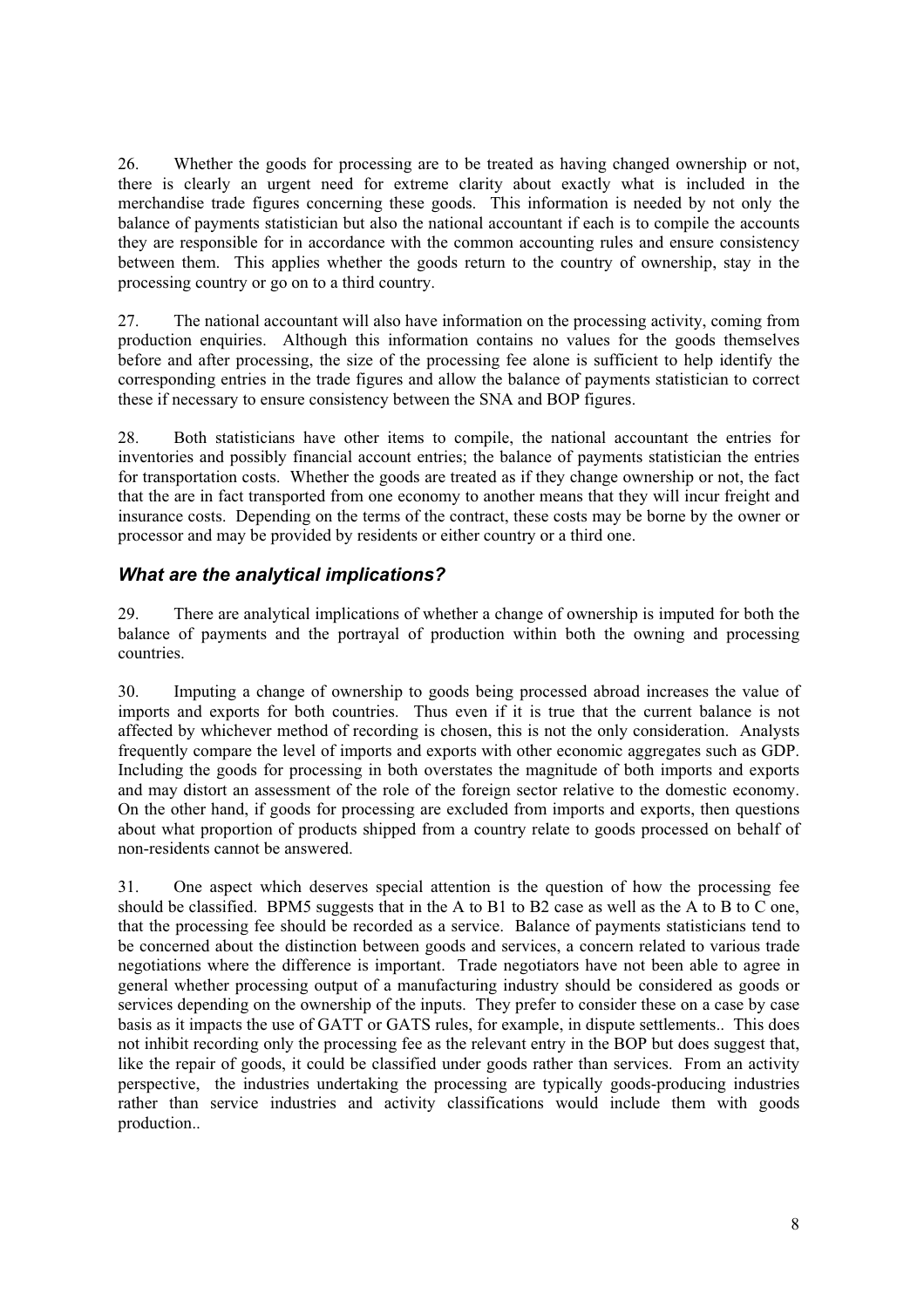32. Imputing a change of ownership of the goods to the processing country allowed the traditional approach to input output which shows the full transformation of goods from one commodity heading to another via a supply and use table, to be undertaken there. In the owning country, the original goods "disappear" as exports of one type of product and "reappear" as imports of another at a higher value. The processing country is shown as producing these finished goods and the owning country does not produce them but only imports them.

33. Input-output and supply and use tables compiled in this way provide information which can respond to questions about industrial structures and production technology in a familiar way but it does not demonstrate clearly the nature of international outsourcing. Given the increasing interest in, and importance of, this phenomenon an alternative basis for compiling input-output tables can be considered. Under this, the processing country would record as intermediate consumption only the products they buy to augment the goods received for processing and would record as output only the fee to be received. As noted above, value added would be unaffected by this presentation and the whole of the output would register as exports of the processing fee.

34. In the owning country, a somewhat strange production account might result, one where the original goods and the processing fee (imported) were combined to produce the finished goods without the use of either labour or capital, so with no value added. (Remember that input-output tables are compiled at the level of establishment and here we are assuming it is the whole of one type of activity which has been outsourced abroad.) This is different from the usual domestic case where industrial services are usually a small part of the activity of an established full production process.

35. For either option on input-output presentation there is the complication that not all processing is treated the same way in the 1993 SNA and BPM5. Domestic processing is recorded without imputing a change of ownership *unless the establishment is part of the same enterprise as that supplying the goods.* International processing is recorded without imputing a change of ownership if the goods remain in the processing country or go on to a third country *unless the establishment is part of the same enterprise as that supply the goods or is a direct investment enterprise of the owner.* It is difficult to imagine that analysts are aware of these variations and can successfully discern exactly what changes are taking place in industries subject to growth in outsourcing without extensive assistance on untangling how many goods are subject to each of the different sorts of recording. Nor does the different treatment assist the statistician responsible for compiling the tables.

36. When processing is incomplete in the accounting period, an entry for changes in inventories is to be expected but the entry in the financial account which is necessary when a change of ownership is imputed is puzzling to those not very familiar with the implications of the imputed change in ownership in certain cases.

# *What are the alternatives?*

37. As noted above, the present system is not, as sometimes suppose, a pure "gross" system. It is a hybrid system with some flows being recorded as if a change of ownership has taken place and some on a true ownership basis. This is difficult to follow both for analysts and compilers. Why should a single consignment of goods, part of which returns to its country of origin, part stays in the country where it is processed and part goes on to a third country be recorded under three different trade categories? While not changing the system would appear to require the least effort, it would not help to demonstrate the impact of international off-shoring, a new economic phenomenon of the sort that the update to the SNA is supposed to address. The two main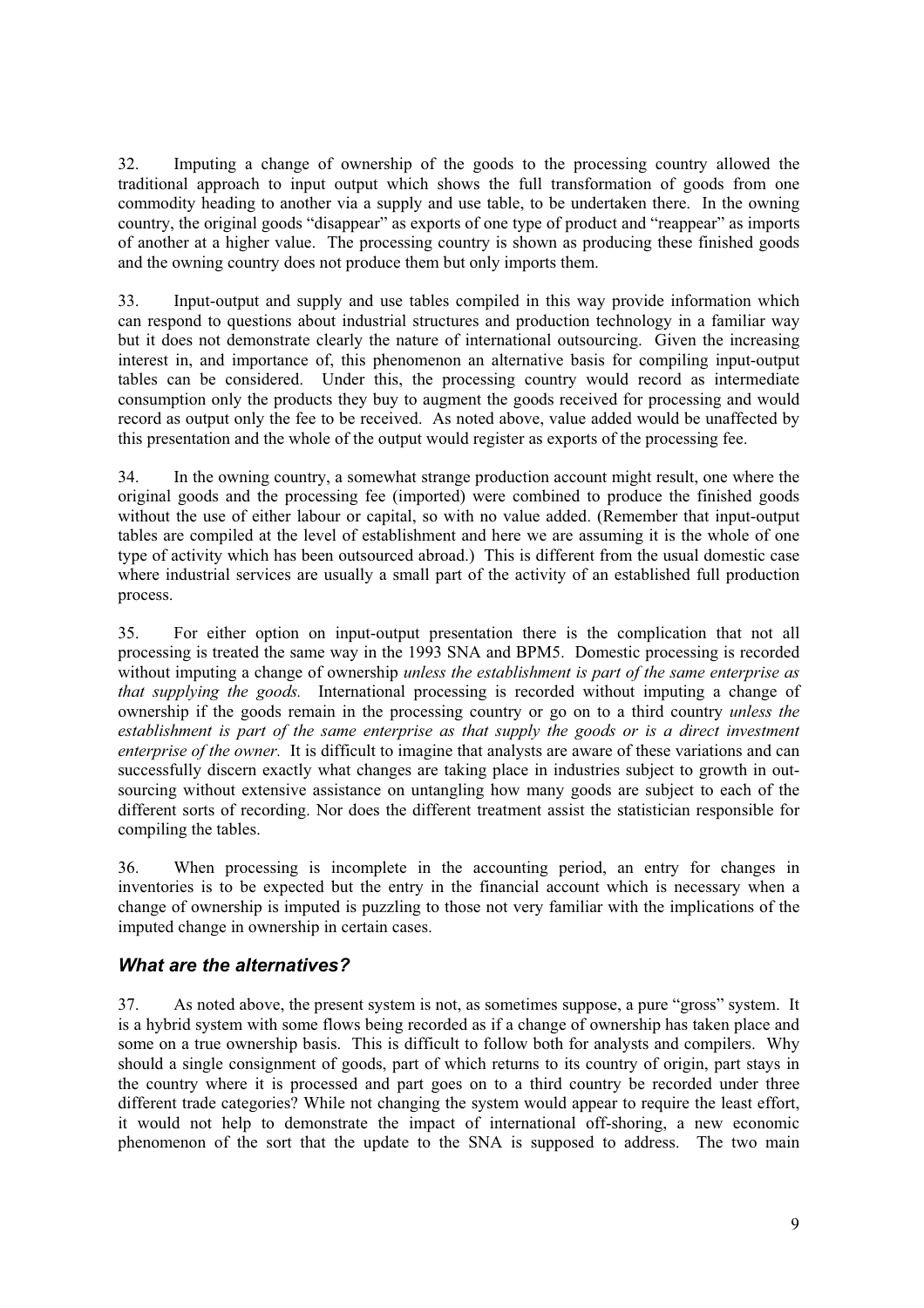alternatives would seem to be to *never* impute a change of ownership when goods are processed under contract and *always* to impute a change of ownership. The consequences for these two alternatives for recording in the balance of payments and in production accounts and related tables are discussed separately. Since the option to always impute the change requires more entries, it is discussed first to facilitate the presentation of the shorter alternative.

#### Balance of payments

38. Assuming a change of ownership is imputed everywhere, it would be possible to envisage a presentation of imports and exports of goods in the BOP in the following manner<sup>1</sup>.

| Imports                                                 |      | <b>Exports</b>                                             |     |
|---------------------------------------------------------|------|------------------------------------------------------------|-----|
| Goods changing ownership                                | ***  | Goods changing ownership                                   | *** |
| Goods received for processing for a non-<br>resident    | - X1 | Goods despatched after processing for a X2<br>non-resident |     |
| Goods received after processing by a Y2<br>non-resident |      | Goods despatched for processing by a Y1<br>non-resident    |     |

**Table 1: Option 1 for BOP – change of ownership always** 

39. If on the other hand, a change of ownership were imputed nowhere, then the presentation might look like:

**Table 2: Option 2 for BOP – change of ownership never** 

| Imports                               |     | Exports                                            |     |
|---------------------------------------|-----|----------------------------------------------------|-----|
| Goods changing ownership              | *** | Goods changing ownership                           | *** |
| Processing fee paid to a non-resident | Dv  | Processing fee received from a non- Dx<br>resident |     |

where  $Dx = X2-X1$  and  $Dy = Y2-Y1$ .

-

40. An alternative presentation combining the extra detail in the first presentation without increasing imports and exports by imputing a change in ownership might be the following.

**Table 3: Option 3 for BOP – change of ownership never** 

| Imports                                                       |     | Exports                                                      |     |
|---------------------------------------------------------------|-----|--------------------------------------------------------------|-----|
| Goods changing ownership                                      | *** | Goods changing ownership                                     | *** |
| Goods received after processing by a Y2<br>non-resident       |     | Goods despatched after processing for a X2<br>non-resident   |     |
| Less Goods despatched for processing -Y1<br>by a non-resident |     | Less Goods received for processing for a -X1<br>non-resident |     |

 $<sup>1</sup>$  The annex contains the same tables with numerical examples.</sup>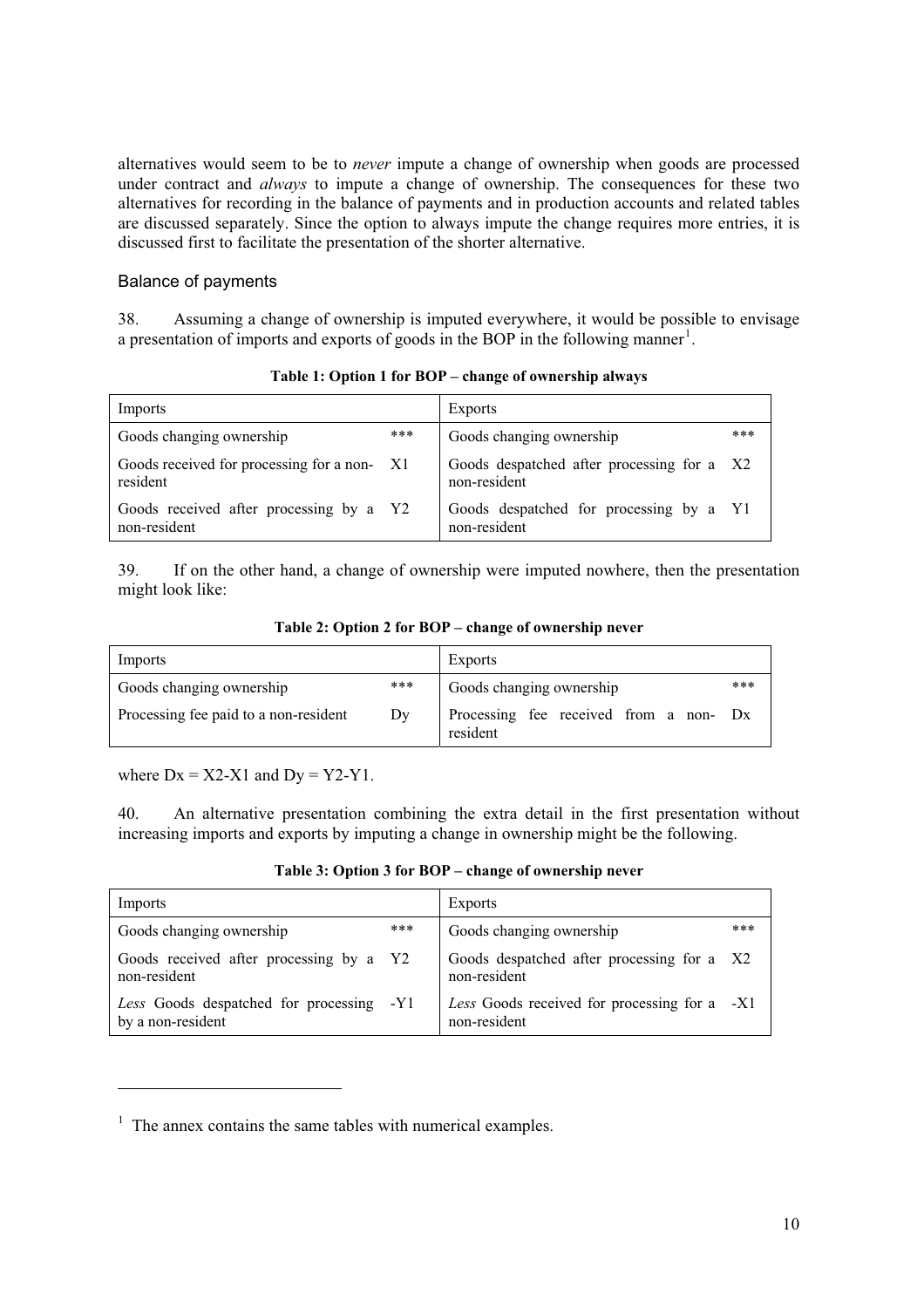41. Note that for both table 1 and table 3, the same identities for the relationship between the BOP entries, X1,X2, Y1 and Y2 and the processing fees coming from production statistics, Dx and Dy must hold.

42. Note, also, that options 2 and 3 assume that the present SNA ruling that transactions between related establishments and with direct investment enterprises is changed and no imputed change of ownership is recorded. Given the amount of world trade that takes place between branches of multinational corporations, this change could affect the level of imports and exports for some countries significantly and affect the global totals.

#### Production accounts and related tables

43. The first option is again that where change of ownership is always imputed. This involves no change in the current practice for recording production accounts and a supply and use table (except for those items where change of ownership is currently not imputed). For these example, only the transforming of goods  $X1$  belonging to A by a unit in B to the value of  $X2$  is assumed. In all cases it is assumed for simplicity that the full value of X2 is used for final consumption in A.

|                                                  | Country A | Country B      |
|--------------------------------------------------|-----------|----------------|
| Goods belonging to A as intermediate consumption |           | X <sub>1</sub> |
| Other intermediate consumption                   |           | ***<br>Dx      |
| Processing fee                                   |           |                |
| Value added                                      |           | $***$          |
| Production                                       |           | X <sub>2</sub> |

**Table 4: Production account, option 1 – change of ownership always; production in B** 

44. The corresponding supply and use table is as follows.

**Table 5: Supply and use table, option 1 – change of ownership always; production in B** 

| Country | Prodn | Imports        | Total<br>supply/use | Int cons | Final use      | <b>Exports</b> |
|---------|-------|----------------|---------------------|----------|----------------|----------------|
| А       | X1    |                | X1                  |          |                | X1             |
| A       |       | X <sub>2</sub> | X2                  |          | X <sub>2</sub> |                |
| B       |       | X1             | X1                  | X1       |                |                |
| B       | X2    |                | X2                  |          |                | X2             |

45. When considering option 2, no imputed change of ownership, two alternatives are possible. The first of these still assumes that the full production process is to be shown in B but this is to be reconciled with the fact that imports of X1 are not shown and exports are valued only at Dx  $(=X2-$ X1).

46. The production account is as in table 4. The supply and use table is different, though, as it includes a reconciliation column which "explains" how goods move between economies without corresponding imports or exports being recorded. The adjustment column suggested is reminiscent of that for the cif to fob adjustment. The total for each country and for transactions related to the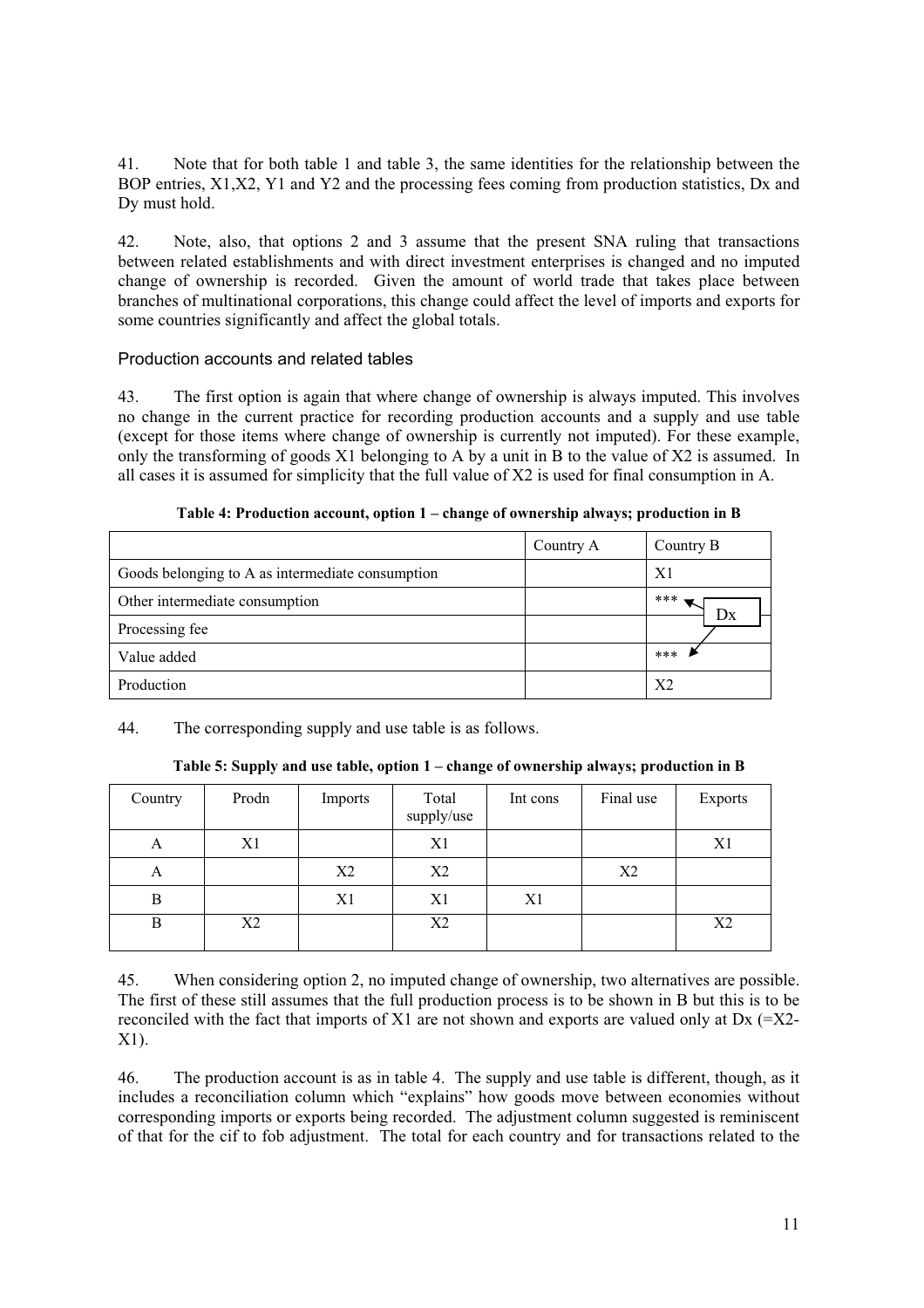same product sum to zero but allow imports, exports and final demand to be recorded in strict accordance with the actual ownership. Only the production process is affected by the adjustments with both intermediate consumption and output being increased by the value of the goods to be processed.

| Country | Prodn | Imports | Total<br>supply | Processing<br>adj | Total<br>use | Int cons | Final use      | Exports |
|---------|-------|---------|-----------------|-------------------|--------------|----------|----------------|---------|
| A       | X1    |         | X <sub>1</sub>  | $-X1$             | 0            |          |                |         |
| A       |       | Dx      | Dx              | $+X1$             | X2           |          | X <sub>2</sub> |         |
| B       |       |         | $\mathbf{0}$    | $+X1$             | X1           | X1       |                |         |
| В       | X2    |         | X <sub>2</sub>  | $-X1$             | Dx           |          |                | Dx      |

**Table 6: Supply and use table, option 2 –change of ownership never, production in B** 

47. The second option when no change of ownership is imputed is more radical. This moves the conversion of the goods from state and value X1 to state and value X2 in country A with country B only producing the service Dx. The production account would look as follows.

|                                                  | Country A | Country B |
|--------------------------------------------------|-----------|-----------|
| Goods belonging to A as intermediate consumption | X1        |           |
| Other intermediate consumption                   |           | ***       |
| Processing fee                                   | Dx        |           |
| Value added                                      |           | ***       |
| Production                                       | Х2        | 1         |

**Table 7: Production account, option 2 – change of ownership never: production in A** 

48. This presentation conforms better to economic reality in terms of ownership of the goods. As long as only part of the total manufacturing activity is performed by a non-resident, the production account looks like any other in the system where services are bought in. However, if the whole of the manufacturing process is undertaken by a non-resident leaving the resident unit purchasing the initial materials and receiving back finished products ready for resale, the possibility arises of needing a dummy production account with no value added. This is the case shown in table 7. Since neither labour not capital are involved, it does not strictly meet the criterion of production in the SNA but, no doubt, this could be encompassed if desired. When this presentation is transformed into a supply and use table, the need for an adjustment column disappears but the impacts on technological coefficient are considerable. Analysis of cross-country industrial structures, competitiveness and productivity would need some rethinking if this manner of presentation were to be adopted generally.

49. Table 7 represents the extreme case but an increasingly common one. To date, the assumption has been that only part of a production process is sub-contracted to another unit for a particular part of the process. Increasingly, it is common for the whole of the process to be subcontracted so that the owner of the goods, buys them, has them processed and then sells them. The wholesaling or retailing activity would normally be shown in a separate part of the inputoutput tables, thus leaving the highly stylised production account shown in the column for country A.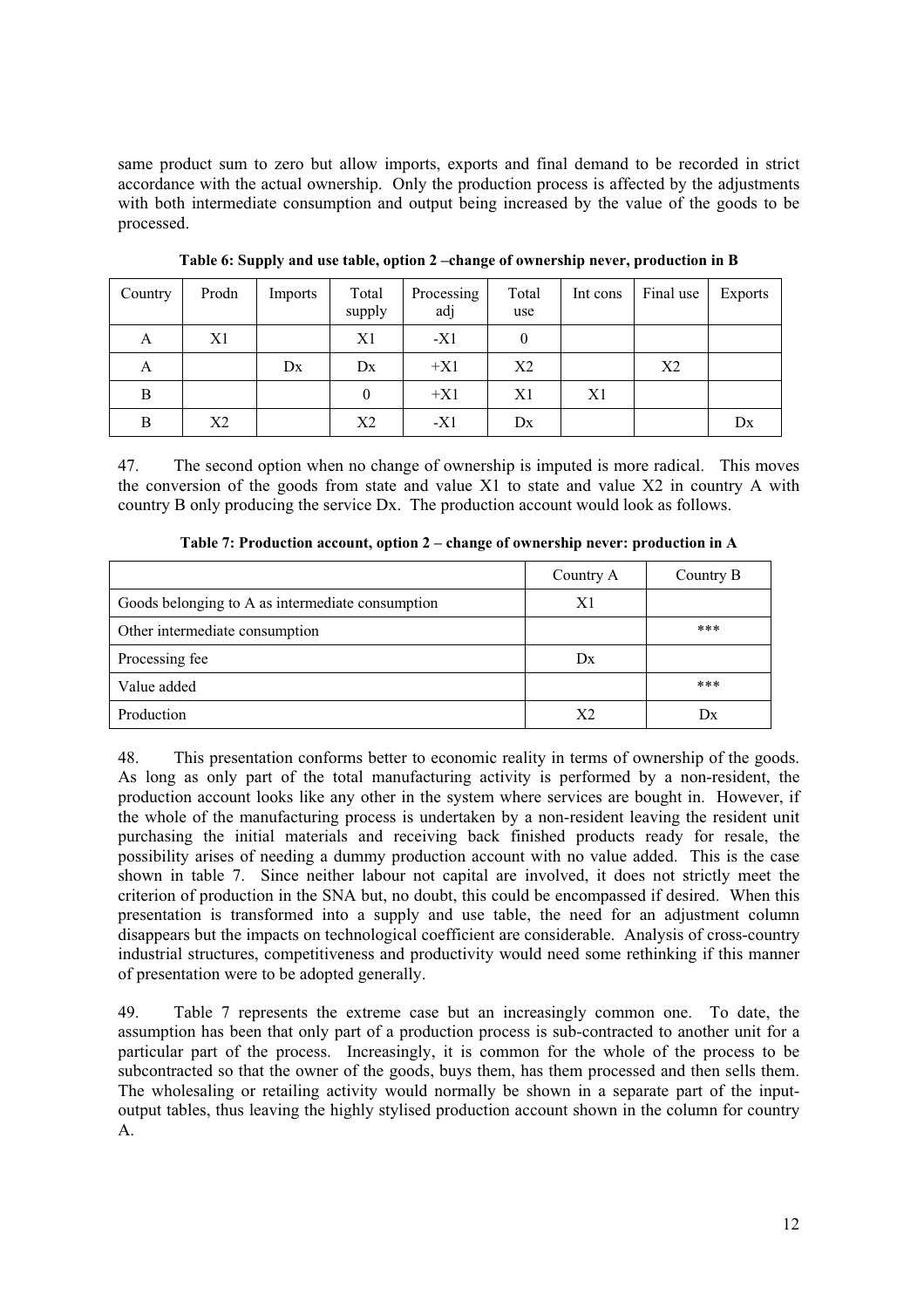| Country | Prodn | Imports | Total<br>supply/use | Int cons | Final use      | <b>Exports</b> |
|---------|-------|---------|---------------------|----------|----------------|----------------|
| A       | X1    |         | X1                  | X1       |                |                |
| A       |       | Dx      | Dx                  | Dx       |                |                |
| А       | X2    |         | X2                  |          | X <sub>2</sub> |                |
| B       | Dx    |         | Dx                  |          |                | Dx             |

**Table 8: Supply and use table, option 2 – change of ownership never; production in A** 

50. (If these suggestions for alternative formats for the supply and use table are not rejected in principle, they need to be carefully elaborated and the consequences for the symmetric input output tables documented.)

### Inventories

51. As noted earlier but ignored throughout the tables so far, it is possible that not all of X2 is supplied in the same period as X1 and Y1 enter into processing. Suppose that only a proportion of X2, rX2, is delivered in the same period. Let us assume that this corresponds to the fact that only rX1 has been processed and only rDx has been earned as the corresponding fee. (Other assumptions could be made but these are the easiest to follow through and are economically plausible.)

52. If we assume that X1 has been delivered to the processing unit in the first period, only rX1 has been used as intermediate input and  $(1-r)X1$  remains in inventories. The consistency check between the movements of goods and the processing fee is that the fee should be equal to rX2-rX1. This is rDx as expected. At the same time,  $(1-r)X\overline{1}$  has to be recorded as a change in inventories. If a change of ownership is imputed, then these inventories will show as those of the processor. It would be useful to identify them as such, though so they could be described as a new category of inventories, *goods held for processing for non-residents.* Then the rationale for the matching adjustment in the trade credit item is clear. If there is no change of ownership imputed, then the inventories belong to A. It would still be helpful to identify them as *goods held for processing by non-residents*. In this case no adjustment to trade credit is needed.

- 53. The following changes to the tables would be needed.
	- In table 1,  $X2$  is replaced by rX2. A trade credit of  $(1-r)X1$  should also be shown in the BOP as received by B.
	- $\bullet$  In table 2, Dx is replaced by rDx.
	- In table 3,  $X2$  is replaced by r $X2$ ,  $X1$  by r $X1$ .
	- In table 4, X1 and X2 are replaced by rX1 and rX2; in addition there will be an increase in inventories in B under goods held for processing for non-residents of (1-r)X1.
	- In table 5, all entries of  $X2$  in line 2 are replaced by  $rX2$ , in line 3, intermediate consumption in reduced from X1 to rX1 and an entry of (i-r)X1 should appear in a new column for inventories (goods held for processing for a non-resident); all entries of X2 in line 4 should be replaced by rX2.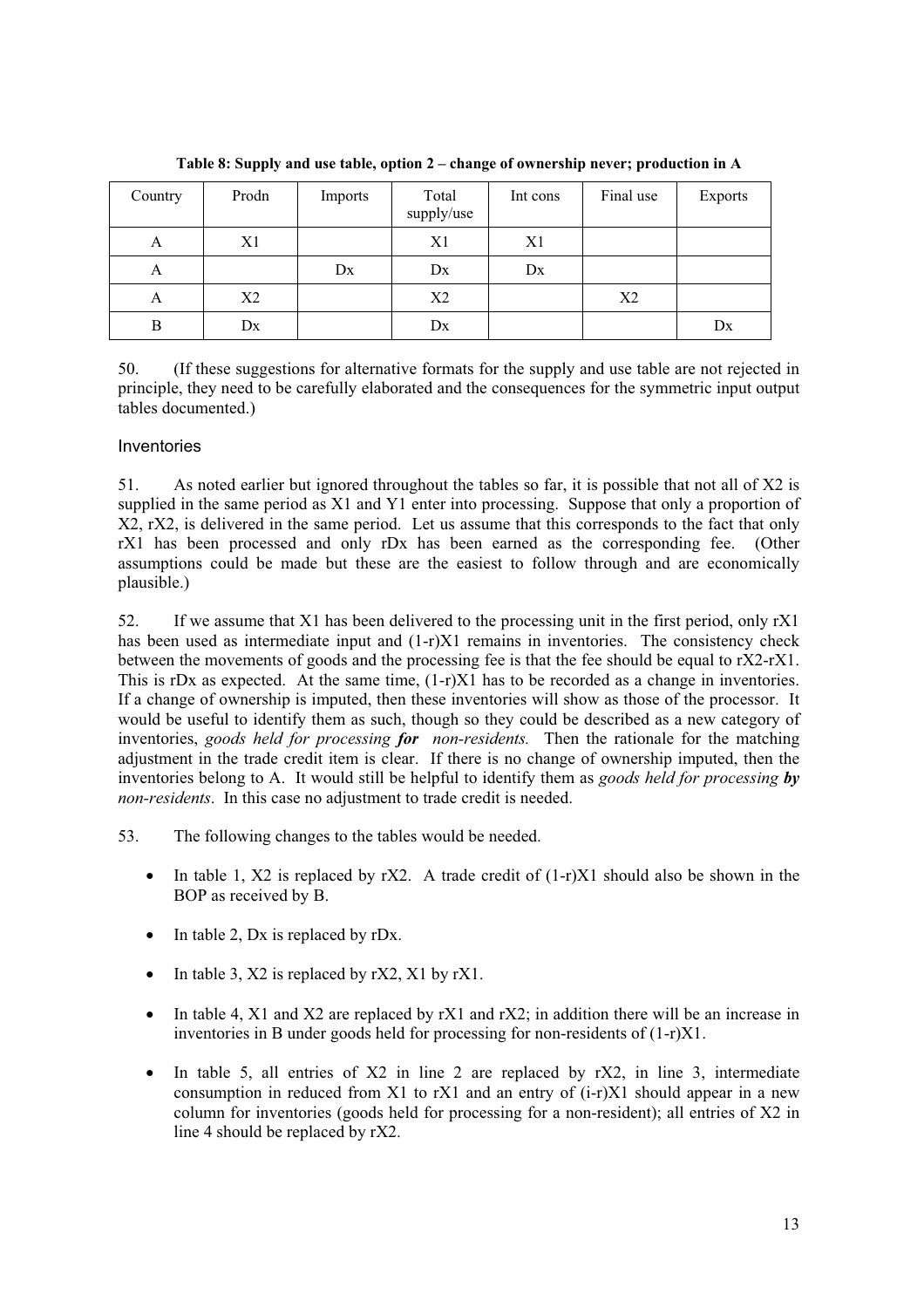- In table 6, line 1, the processing adjustment becomes  $-rX1$ , there needs to be an entry in a new column for inventories of (1-r)X1, (goods held for processing by non-residents); in lines 2, 3 and 4, every entry is preceded by r. (the processing adjustments still balance as before but at rX1 rather than X1.)
- In table 7, all entries are preceded by r and in addition, there is an entry for inventories in A of (1-r)X1 (goods held for processing by non-residents).
- In table 8, in line one intermediate consumption changes to rX1 and an entry of  $(1-r)$  X1 appears in a new column for inventories as goods held for processing by non-residents; all entries in lines 2,3, and 4 are preceded by r.

# *What are the options?*

1

54. The simplest option would be to do nothing and leave both the SNA and the BPM as they are. However, this does not seem desirable on a number of counts. One is that the internal inconsistencies of the present treatment do not bear close scrutiny and are difficult to rationalise. The other, more important, factor is that the phenomenon of international out-sourcing has become so fast growing and such an important source of growth for a number of developing countries that the update process could be fairly criticised if it did not provide a better way of representing it.

55. One option would be to impute a change of ownership in all cases where goods were physically delivered to another unit for processing and again when they were delivered (to any unit) after processing. This would represent a significant change for domestic processing in many cases. It could also be argued that it placed more emphasis on the physical transformation process than on the economic transactions actually taking place.

56. Another option would be to never impute a change of ownership, including in those cases where related<sup>2</sup> units were involved. This also would have an impact on the domestic accounts if it were also applied to goods delivered to another establishment of the same enterprise. One rationale for the present treatment is that the deliveries may not always be for intermediate consumption but could be for use as fixed capital (para 6.82). This would need investigation to see if a satisfactory solution could be found which did not open up a major inconsistency between domestic and international recording conventions.

57. As shown in tables 6 and 8, it seems possible to associate production being carried out either by the owner or the processor without an imputed change of ownership at the cost of including an adjustment column in the supply and use table.

58. Another issue to be resolved is whether the activity of processing should be always regarded as a manufacturing activity and treated as goods rather than as services. The implications for changes in the classifications systems currently underway need to be taken into consideration for this also.

59. No matter which option is chosen, is that it is clear that if out-sourcing is to be recorded in the fullest way, making alternative analyses possible, then the same data requirements exist under

 $2$  An establishment processing on behalf of its parent or two units with a direct investment realtionship.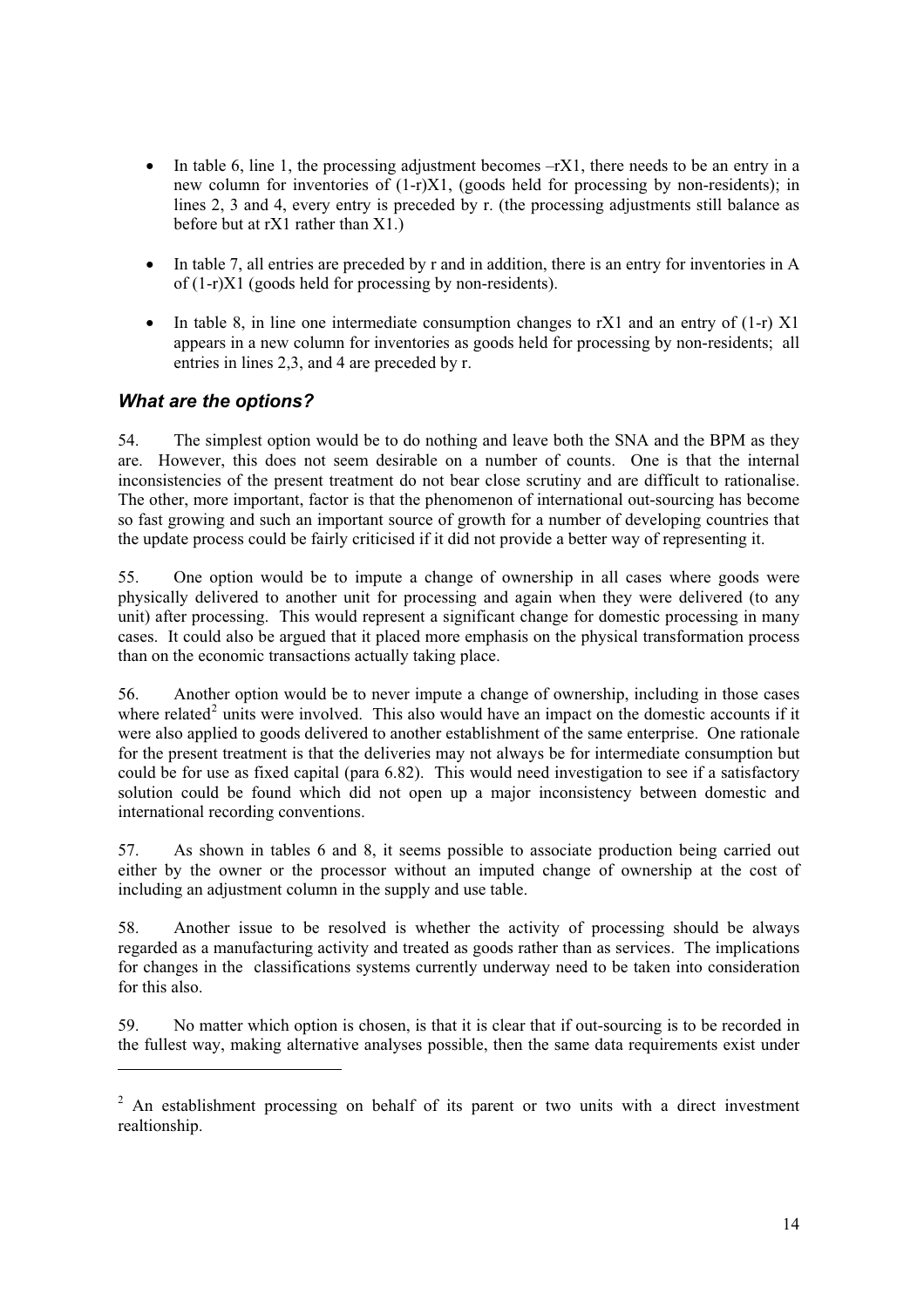both the foregoing sets of options. It is only the way in which the elements are assembled that varies.

60. Assuming that it is indeed possible to render each of these options in the accounts of the SNA and BOP in a more transparent manner, than at present, one possible way forward might be to consider first how we want to portray production under outsourcing and work back from there to the implications throughout the system.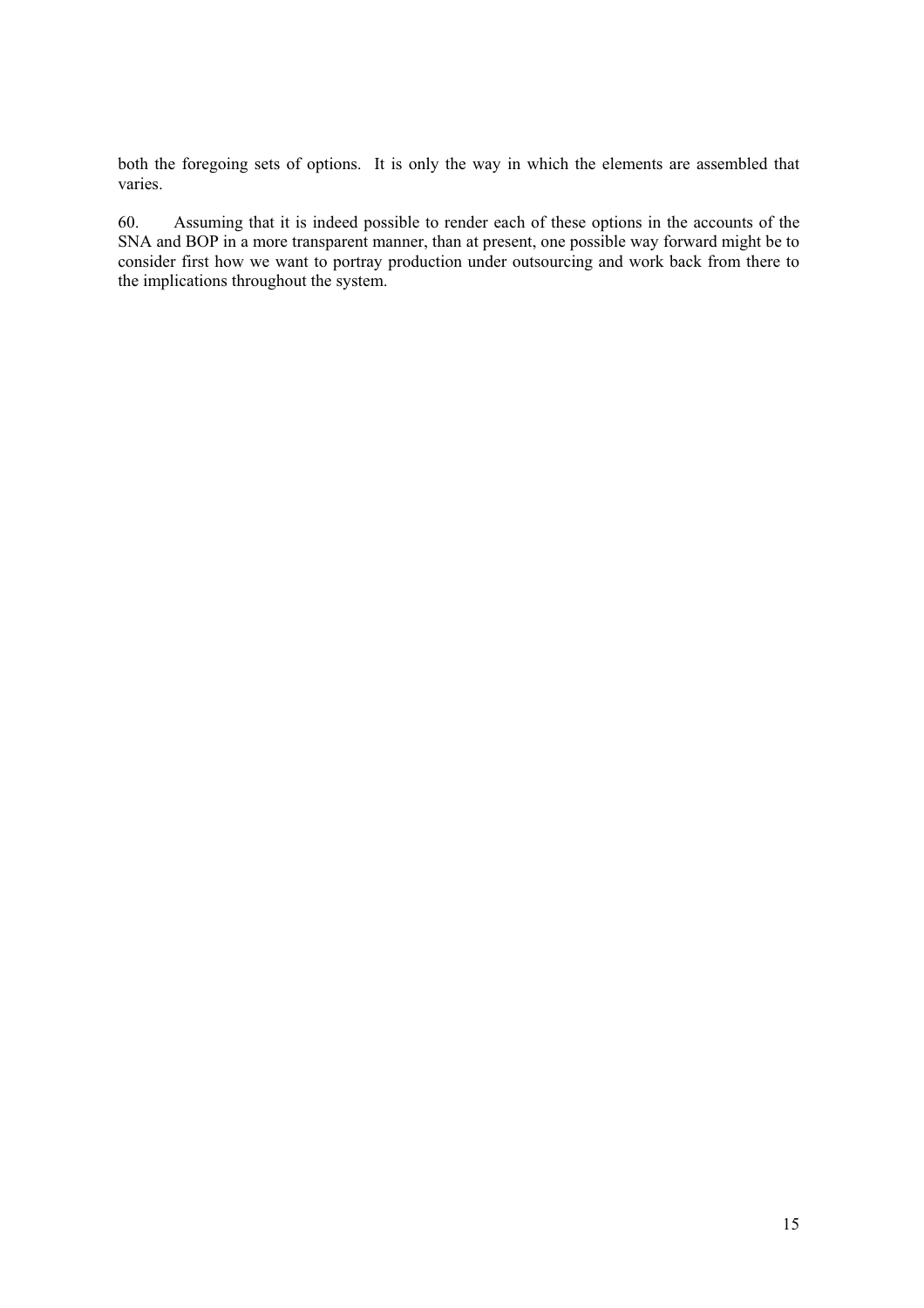#### Annex – Numerical examples

The first set of tables is exactly the same as those shown in paragraphs 38 to 50 but with numerical values replacing the stylistic values given earlier. Here we assume that X1 has a value of 100, X2 of 120 and Dx of 20. Y1 is assumed to have a value of 50, Y2 of 110 and thus Dy of 60.

| Imports                                                  |       | Exports                                                 |      |
|----------------------------------------------------------|-------|---------------------------------------------------------|------|
| Goods changing ownership                                 | ***   | Goods changing ownership                                | ***  |
| Goods received for processing for a non-<br>resident     | - 100 | Goods despatched after processing for a<br>non-resident | -120 |
| Goods received after processing by a 110<br>non-resident |       | Goods despatched for processing by a 50<br>non-resident |      |

#### **Table 1a: Option 1 for BOP – change of ownership always**

|  | Table 2a: Option 2 for BOP – change of ownership never |  |
|--|--------------------------------------------------------|--|
|--|--------------------------------------------------------|--|

| Imports                               |     | <b>Exports</b>                                     |     |
|---------------------------------------|-----|----------------------------------------------------|-----|
| Goods changing ownership              | *** | Goods changing ownership                           | *** |
| Processing fee paid to a non-resident | 60  | Processing fee received from a non- 20<br>resident |     |

where  $20 = 120 - 100$  and  $60 = 110 - 50$ .

#### **Table 3a: Option 3 for BOP – change of ownership never**

| Imports                                                       |     | <b>Exports</b>                                                |       |
|---------------------------------------------------------------|-----|---------------------------------------------------------------|-------|
| Goods changing ownership                                      | *** | Goods changing ownership                                      | ***   |
| Goods received after processing by a 110<br>non-resident      |     | Goods despatched after processing for a<br>non-resident       | - 120 |
| Less Goods despatched for processing -50<br>by a non-resident |     | Less Goods received for processing for a -100<br>non-resident |       |

#### **Table 4a: Production account, option 1 – change of ownership always; production in B**

|                                                  | Country A | Country B |
|--------------------------------------------------|-----------|-----------|
| Goods belonging to A as intermediate consumption |           | 100       |
| Other intermediate consumption                   |           |           |
| Processing fee                                   |           |           |
| Value added                                      |           | 15        |
| Production                                       |           | 120       |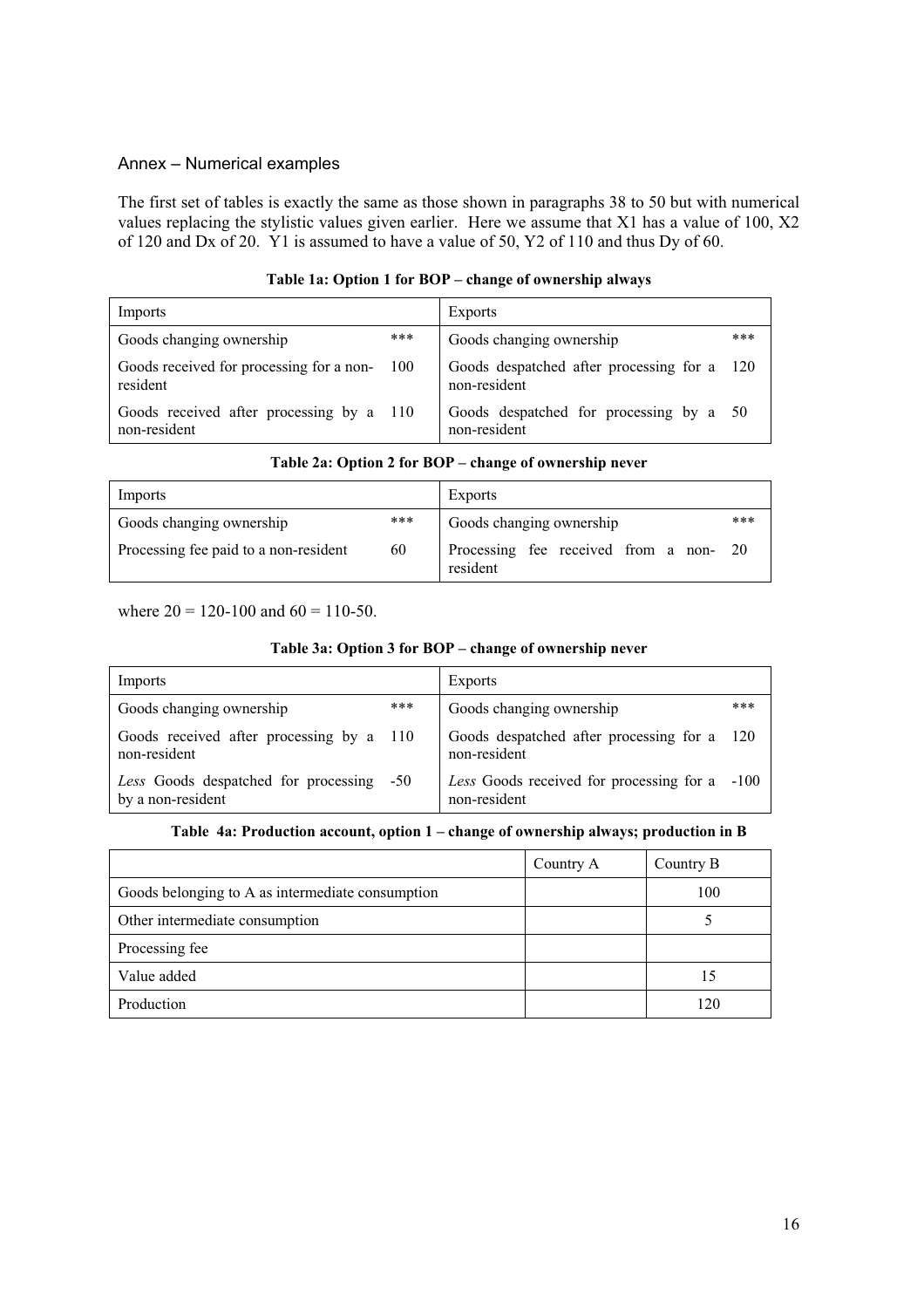| Country | Prodn | Imports | Total<br>supply/use | Int cons | Final use | <b>Exports</b> |
|---------|-------|---------|---------------------|----------|-----------|----------------|
| A       | 100   |         | 100                 |          |           | 100            |
| A       |       | 120     | 120                 |          | 120       |                |
| B       |       | 100     | 100                 | 100      |           |                |
| B       | 120   |         | 120                 |          |           | 120            |

**Table 5a: Supply and use table, option 1 – change of ownership always; production in B** 

**Table 6a: Supply and use table, option 2 –change of ownership never, production in B** 

| Country | Prodn | Imports | Total<br>supply | Processing<br>adj | Total<br>use | Int cons | Final use | Exports |
|---------|-------|---------|-----------------|-------------------|--------------|----------|-----------|---------|
| A       | 100   |         | 100             | $-100$            | 0            |          |           |         |
| A       |       | 20      | 20              | $+100$            | 120          |          | 120       |         |
| B       |       |         | $\theta$        | $+100$            | 100          | 100      |           |         |
| В       | 120   |         | 120             | $-100$            | 20           |          |           | 20      |

| Table 7a: Production account, option 2 – change of ownership never: production in A |  |  |  |
|-------------------------------------------------------------------------------------|--|--|--|
|-------------------------------------------------------------------------------------|--|--|--|

|                                               | Country A | Country B |
|-----------------------------------------------|-----------|-----------|
| Goods belong to A as intermediate consumption | 100       |           |
| Other intermediate consumption                |           |           |
| Processing fee                                | 20        |           |
| Value added                                   |           | 15        |
| Production                                    | 120       | 20        |

**Table 8a: Supply and use table, option 2 – change of ownership never; production in A** 

| Country | Prodn | Imports | Total<br>supply/use | Int cons | Final use | <b>Exports</b> |
|---------|-------|---------|---------------------|----------|-----------|----------------|
| A       | 100   |         | 100                 | 100      |           |                |
| A       |       | 20      | 20                  | 20       |           |                |
| A       | 120   |         | 120                 |          | 120       |                |
| B       | 20    |         | 20                  |          |           | 20             |

The second set of tables incorporates the changes necessary to accommodate changes for inventories when only 70 % of the goods X are processed in the accounting period. It is assumed for simplicity that this means that 70 % of intermediate consumption is used, both X and others and 70 % of value added is generated.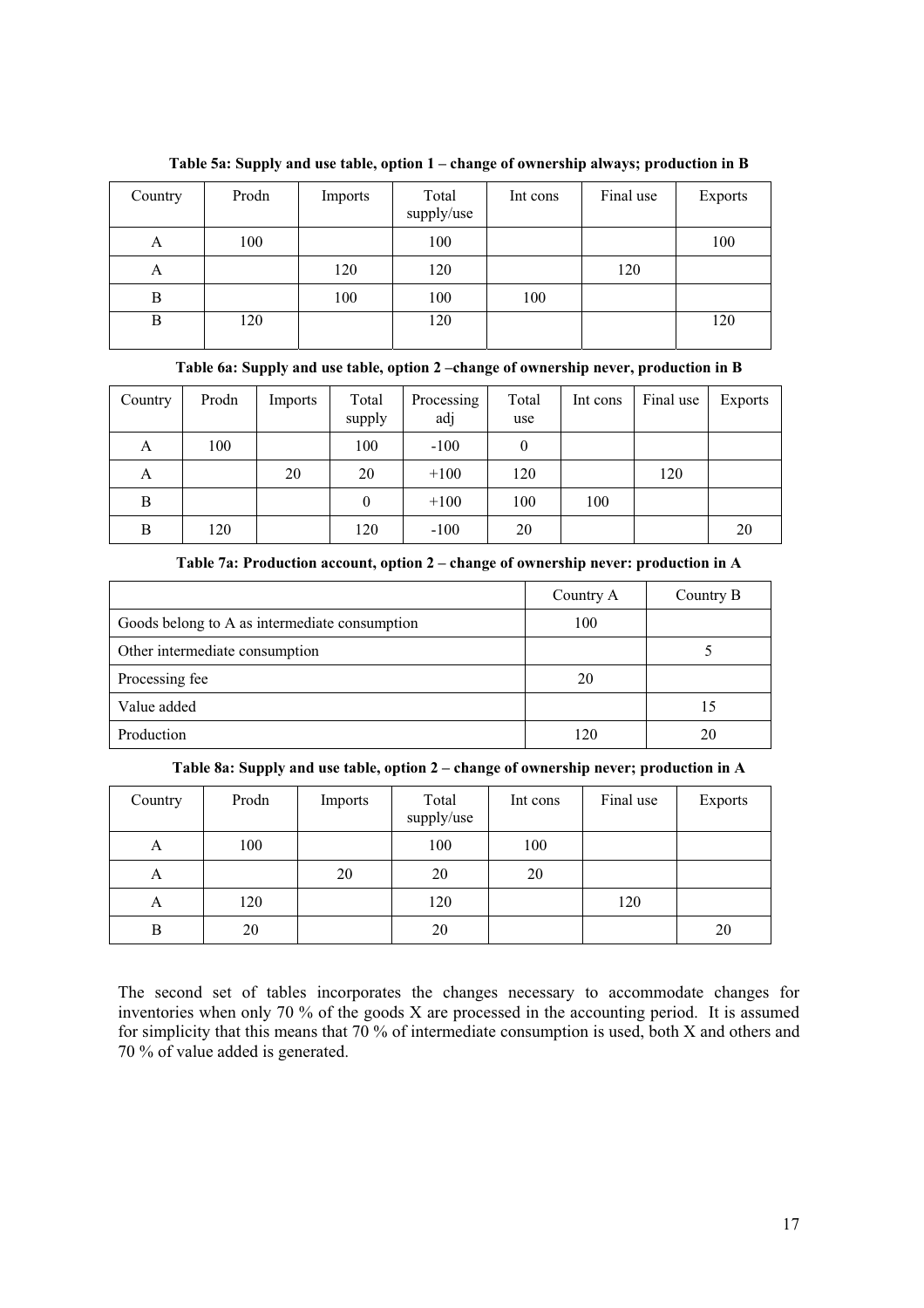### **Table 1b: Option 1 for BOP – change of ownership always**

| Imports                                                     | <b>Exports</b>                                             |     |
|-------------------------------------------------------------|------------------------------------------------------------|-----|
| ***<br>Goods changing ownership                             | Goods changing ownership                                   | *** |
| Goods received for processing for a non-<br>100<br>resident | Goods despatched after processing for a 84<br>non-resident |     |
| Goods received after processing by a 110<br>non-resident    | Goods despatched for processing by a<br>non-resident       | -50 |
|                                                             | Trade credit received by B                                 | 30  |
|                                                             | Inventories held by B                                      | 30  |

Note 30 % of the processing output (30% of  $20 = 6$ ) has not yet been undertaken

#### **Table 2b: Option 2 for BOP – change of ownership never**

| Imports                               |     | <b>Exports</b>                                    |     |
|---------------------------------------|-----|---------------------------------------------------|-----|
| Goods changing ownership              | *** | Goods changing ownership                          | *** |
| Processing fee paid to a non-resident | 60  | Processing fee received from a non-14<br>resident |     |

where  $14=84+30-100$  and  $60=110-50$ .

#### **Table 3b: Option 3 for BOP – change of ownership never**

| Imports                                                       | <b>Exports</b>                                                |     |
|---------------------------------------------------------------|---------------------------------------------------------------|-----|
| ***<br>Goods changing ownership                               | Goods changing ownership                                      | *** |
| Goods received after processing by a 110<br>non-resident      | Goods despatched after processing for a 84<br>non-resident    |     |
| Less Goods despatched for processing -50<br>by a non-resident | Less Goods received for processing for a -100<br>non-resident |     |
|                                                               | <i>Plus</i> Goods held for processing for a non-<br>resident  | -30 |

### **Table 4b: Production account, option 1 – change of ownership always; production in B**

|                                                  | Country A | Country B |
|--------------------------------------------------|-----------|-----------|
| Goods belonging to A as intermediate consumption |           | 70        |
| Other intermediate consumption                   |           | 3.5       |
| Processing fee                                   |           |           |
| Value added                                      |           | 10.5      |
| Production                                       |           | 84        |
| Goods held for processing for a non-resident     |           | 30        |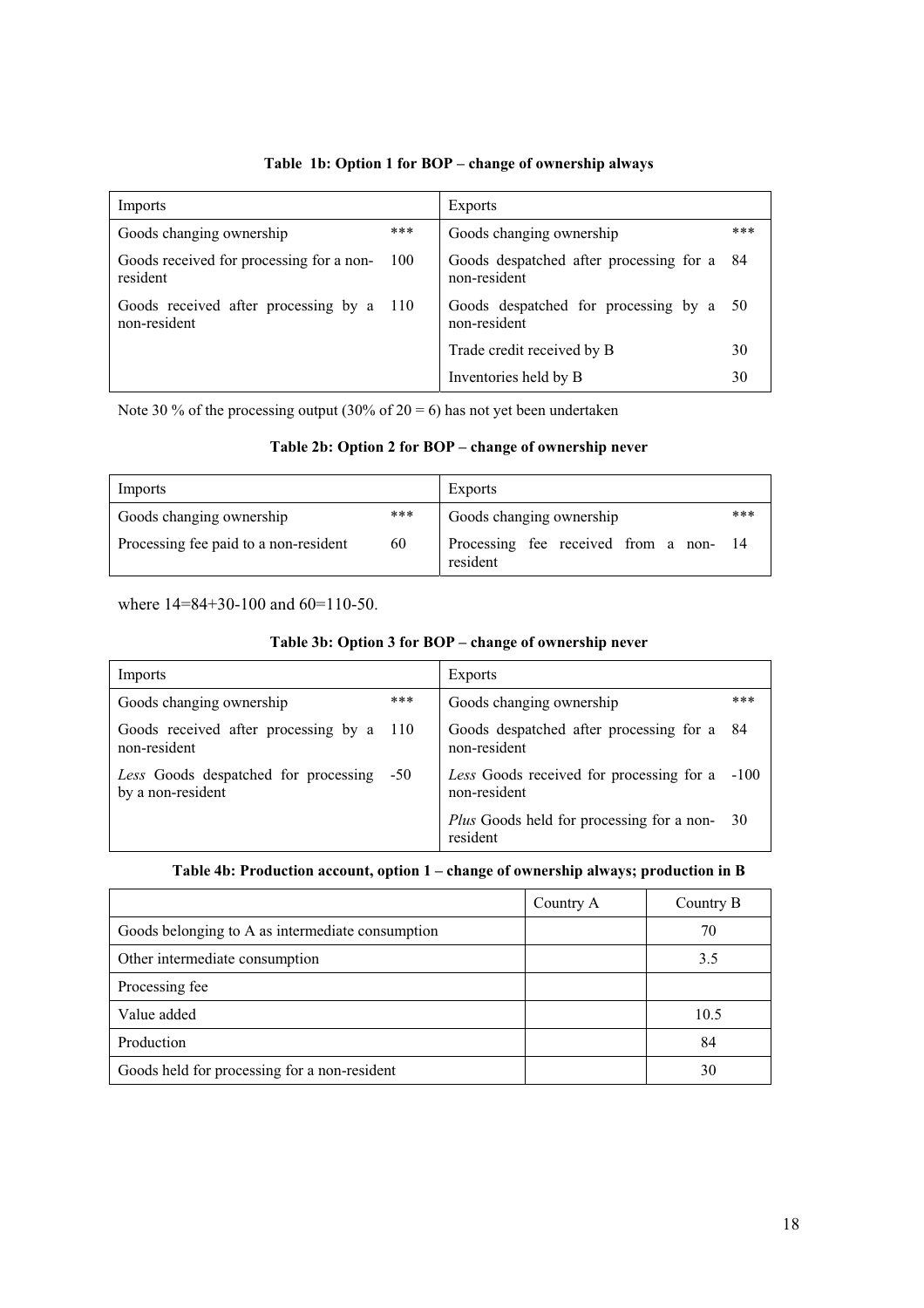| Country | Prodn | Imports | Total<br>supply/use | Int cons | Final use | Invents | <b>Exports</b> |
|---------|-------|---------|---------------------|----------|-----------|---------|----------------|
| A       | 100   |         | 100                 |          |           |         | 100            |
| A       |       | 84      | 84                  |          | 84        |         |                |
| B       |       | 100     | 100                 | 70       |           | 30      |                |
| B       | 84    |         | 84                  |          |           |         | 84             |

**Table 5b: Supply and use table, option 1 – change of ownership always; production in B** 

| Country | Prodn | Imports | Total<br>supply | Processing<br>adj | Total<br>use | Int<br>cons | Final<br>use | Invent | Exports |
|---------|-------|---------|-----------------|-------------------|--------------|-------------|--------------|--------|---------|
| A       | 100   |         | 100             | $-70$             | $\theta$     |             |              | 30     |         |
| A       |       | 14      | 14              | $+70$             | 84           |             | 84           |        |         |
| B       |       |         | $\mathbf{0}$    | $+70$             | $+70$        | 70          |              |        |         |
| B       | 84    |         | 84              | $-70$             | 14           |             |              |        | 14      |

### **Table 7b: Production account, option 2 – change of ownership never: production in A**

|                                               | Country A | Country B |
|-----------------------------------------------|-----------|-----------|
| Goods belong to A as intermediate consumption | 70        |           |
| Other intermediate consumption                |           | 3.5       |
| Processing fee                                | 14        |           |
| Value added                                   |           | 10.5      |
| Production                                    | 84        | 14        |
| Goods held for processing by a non-resident   | 30        |           |

**Table 8b: Supply and use table, option 2 – change of ownership never; production in A** 

| Country | Prodn | Imports | Total<br>supply/use | Int cons | Final use | Invent | <b>Exports</b> |
|---------|-------|---------|---------------------|----------|-----------|--------|----------------|
| A       | 100   |         | 100                 | 70       |           | 30     |                |
| A       |       | 14      | 14                  | 14       |           |        |                |
| A       | 84    |         | 84                  |          | 84        |        |                |
| B       | 14    |         | 14                  |          |           |        | 14             |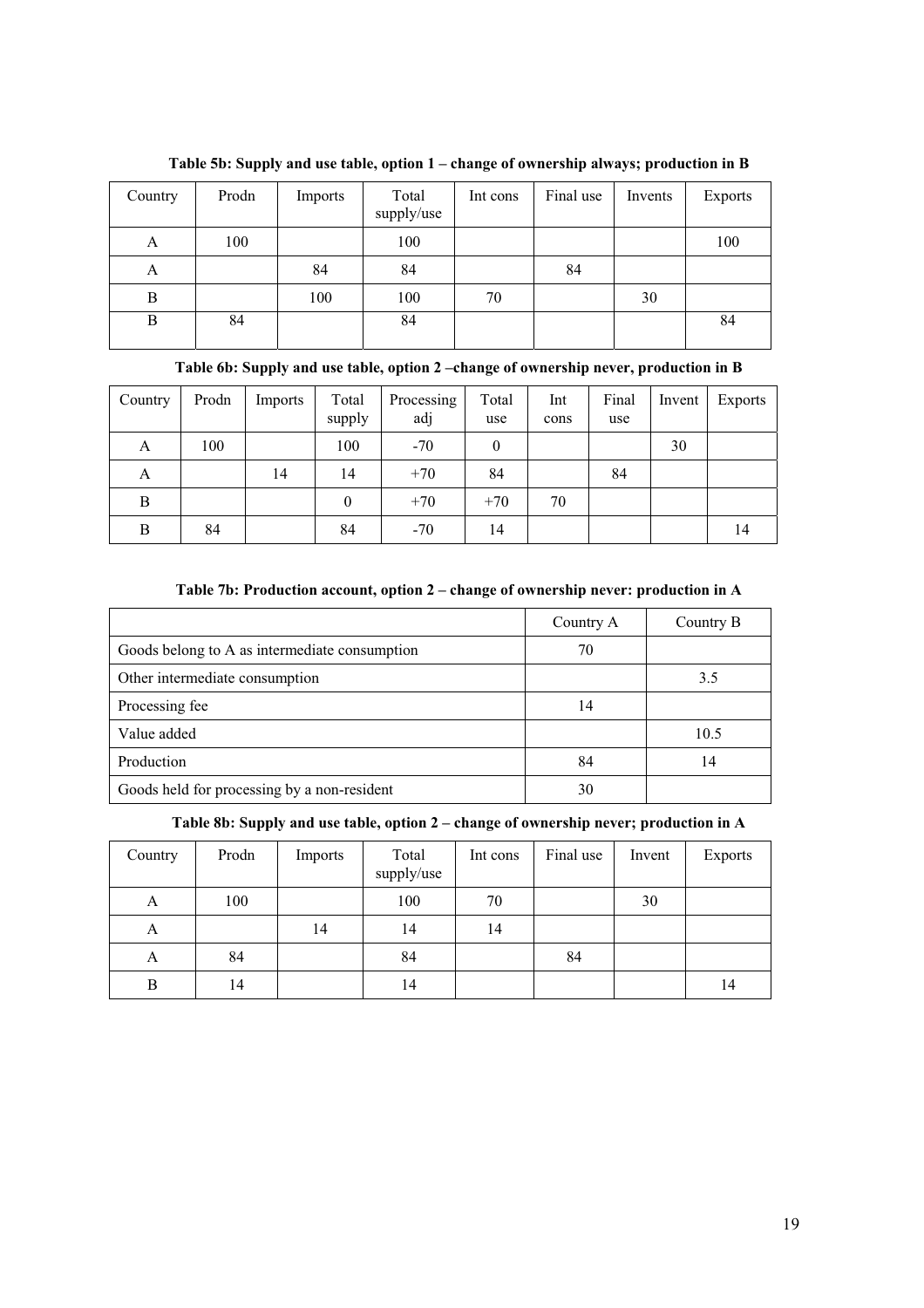#### **Paragraphs 14.60 to 14.64 of the 1993 SNA**

- 14.60. The third exception is one in which a change of ownership may occur but is ignored in the accounts. The exception relates to merchants or commodity dealers who buy commodities or other goods from non-residents and then sell them again to nonresidents within the same accounting period without the commodities actually entering the economy in which the merchants are resident. The difference between the receipts and the sales of such dealers is treated as measuring the value of the services they provide and recorded under exports or imports of services. If, however, the goods are not resold within the same accounting period, the purchases have to be recorded as imports of goods which are temporarily held in inventory; when they are sold abroad in a later period they should be treated as negative imports.
- 14.61. The fourth and final exception to the change in ownership principle relates to goods which are sent for processing abroad. In general, the principle adopted in the System is that goods sent abroad temporarily without change of ownership between resident and non-resident units are not to be counted as exports or imports. Goods sent abroad temporarily are to be understood as goods which return in more or less the same condition as they left, apart possibly from any maintenance, servicing or routine repairs carried out on them. However, these conditions are not satisfied when an enterprise engages or contracts with another enterprise to carry out certain manufacturing processes on the goods while abroad. In this case the enterprise may ship materials or semi-processed goods abroad, which become inputs into the foreign manufacturer's production processes, and then receive back the outputs from these processes, paying the manufacturer a fee for the production carried out. In these circumstances the goods originally sent abroad lose their identity by being transformed or incorporated into other goods. Similarly, the goods received back are essentially new goods produced abroad. The goods received back may well be classified quite differently, by customs authorities and in international trade statistics, from those which were sent. In these circumstances the System requires that the goods sent abroad be recorded as exports, even though they may not be sold to a non-resident, while the goods received back are recorded as imports, even though they were not purchased from a non-resident.
- 14.62. Essentially, the treatment of processing involves two issues whether to record certain flows on a gross or a net basis, and whether to classify those flows as goods or services. If the goods are excluded from exports and imports on the grounds that there has been no change of ownership, then it becomes necessary to identify and record separately as the import of a service the payment which the enterprise makes to the foreign producer for the value added by his processing. If, on the other hand, the flows are recorded gross, as the System requires, the difference between the value of the imports and the value of the exports should be equal to the payment made for the service provided by the foreign processor. The balance between total exports and imports of goods and services is the same in either case, the difference being whether the balance appears as a net import of goods or a net import of services.
- 14.63. When goods are sent abroad temporarily to return in the same form as they left without change of ownership, their leaving the economy has no impact on the domestic economy and can, therefore, be ignored in the accounts. However, when the goods which return are different in form from those which left, the supply and disposition of goods or resources within the economy which sent the goods abroad for processing are changed and for this reason the export and import of the goods concerned cannot be ignored. Another relevant consideration is that it is often difficult to separate goods sent out for processing, and those returned after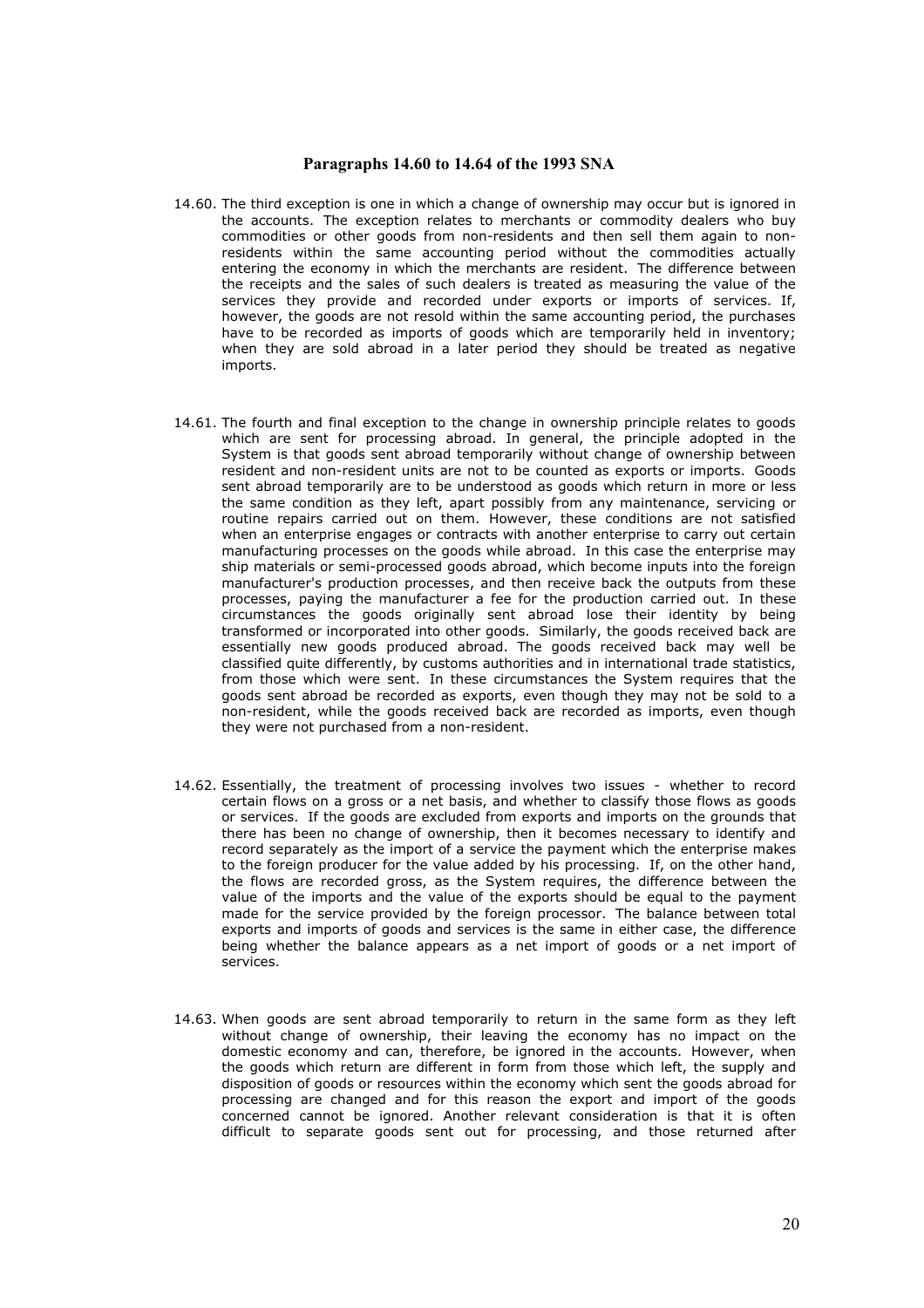processing, from other movements of goods in records of international trade flows, so that the gross treatment required by the System is usually easier to implement in practice. However, when it is actually feasible to identify in the trade statistics goods intended for processing abroad and returned after processing, it is recommended that they should be shown separately in both exports and imports in the external account for goods and services in the System. When goods sent abroad for processing in one accounting period are not re-imported until a later accounting period, it is necessary to enter a counterpart financial claim (liability) in the financial accounts of the countries concerned.

14.64. When goods are returned after only a very small amount of processing abroad, such as storage or packaging, it can be argued that the net treatment should be adopted on the grounds that the processing is insignificant, so that it is preferable to record the small amount of value added abroad as an import of a service. It is difficult, however, to provide objective criteria as to what constitutes a significant amount of processing which would make it possible to delineate certain kinds of processes from others. It is suggested, therefore, that goods should be treated as being processed when the goods from abroad have to be classified in a different group (3 digit level) of the Central Product Classification (CPC) from the goods sent abroad out of which they have been processed. On the other hand, when the goods returned fall in the same group of the CPC as the goods sent abroad, they should not be included in exports and imports of goods, the processing being treated as a service activity.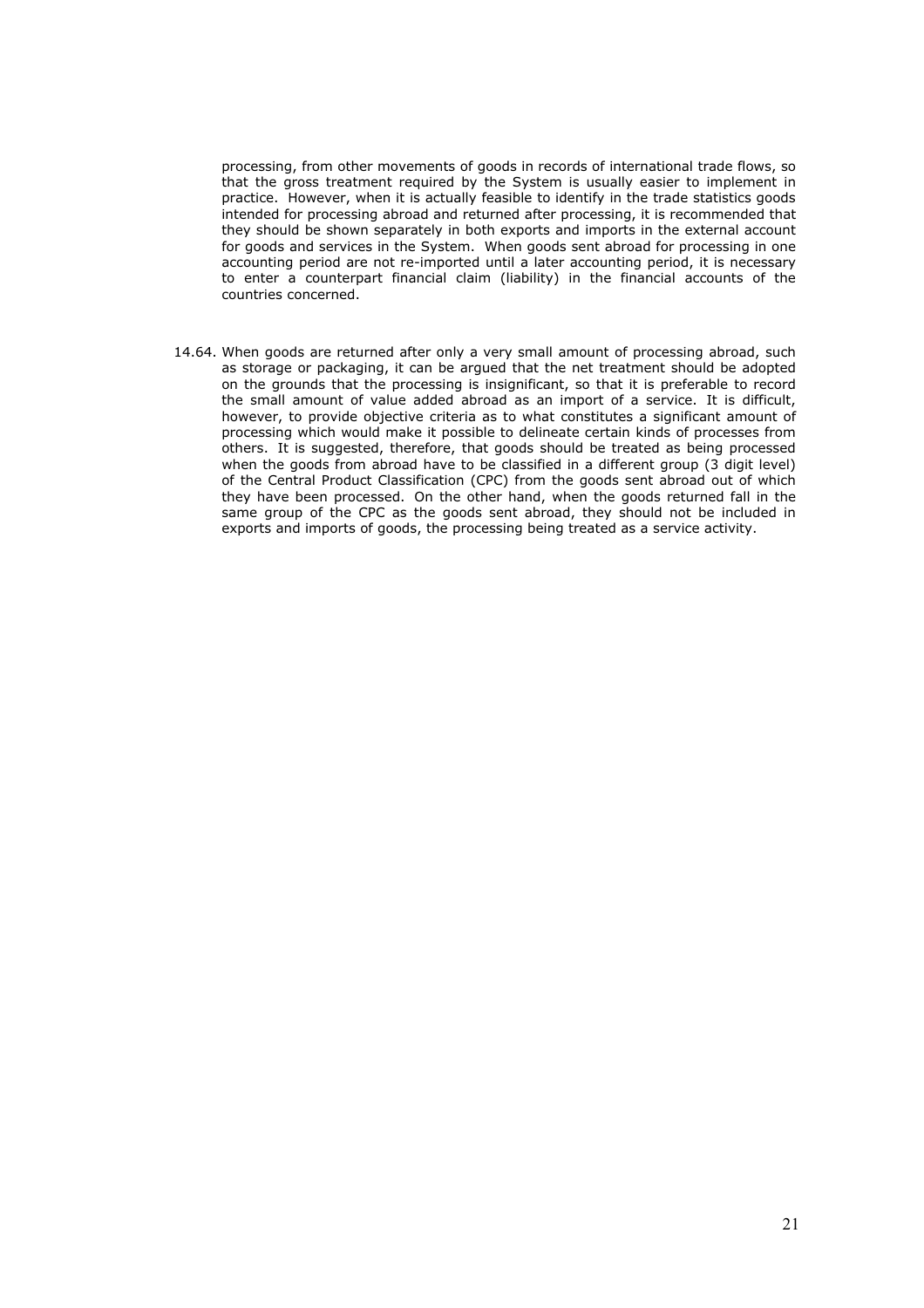# **X. Goods**

#### **Coverage and Principles**

**195.** As subsequently defined in this *Manual*, *goods* covers *general merchandise*, *goods for processing*, *repairs on goods*, *goods procured in ports by carriers*, and *nonmonetary gold*. In accordance with general balance of payments principles, change of ownership is the principle determining the coverage and time of recording of international transactions in *goods*. Certain exceptions are applied to the principle; these are discussed in subsequent sections. Exports and imports of goods are recorded at market values at points of uniform valuation, that is, the customs frontiers of exporting economies.

#### **Definitions**

**196.** *General merchandise* refers, with some exceptions specified later in this chapter, to movable goods for which changes in ownership—actual or imputed—occur between residents and nonresidents.

**197.** *Goods for processing* covers goods that are exported or imported for processing and that involve two transactions: (i) the export of a good (e.g., crude oil, vehicle parts, fabric) and (ii) the re-import of the good (refining of crude oil into petroleum, transformation of fabric into clothing) on the basis of a contract and for a fee. Symmetrically, processing performed (for nonresidents) in the partner economy consists of an import followed by an export. The inclusion, on a gross basis, of these transactions under *goods* is an exception to the change of ownership principle.

**198.** Processing can consist of any activity performed under contract: oil refining, metal processing, vehicle assembly, clothing manufacture, etc. In this *Manual*, there is concordance with the *SNA* concept of distinguishing between processing in which goods undergo substantial physical change and other processing. The former is included under goods and the latter, under services, in the *SNA*. However, because it is difficult to make such a distinction and because most international processing involves substantial physical change, it is recommended, for practical

reasons, that *all processing be included under goods*. The basis of the conceptual distinction is that goods originally exported or imported essentially lose identity by being transformed or incorporated into other goods. The goods subsequently re-imported or re-exported essentially become new goods produced abroad or in the compiling economy and classified in a different group (three-digit level) of the CPC than the goods originally exported abroad or originally imported into the partner economy. The value of the goods before and after processing should be recorded when the goods are exported and then imported, or vice versa. (Corresponding entries in the *financial account* are required when goods remain in the processing economy after the end of a recording period.)

**199.** Excluded from the category of *goods for processing* are goods subject to on-site processing involving an import not followed by an export (or vice versa). These goods are included under *general merchandise*. Two particular cases warrant mention. The first concerns the treatment of goods that are sent abroad for processing and subsequently sold to a resident of the processing economy. Such goods are included under exports of *general merchandise*. The payment for processing is entered as a debit under *services,* and an adjustment is made to the merchandise export figure to include the value of processing. The second case concerns the treatment of goods that are sent abroad for processing in one economy and then sold to another economy. A service payment from the original economy to the processing economy is entered under merchanting and other traderelated services, and an export (including the value of processing) from the original economy to the (third) purchasing economy is recorded under *general merchandise*. Included under processing (on practical grounds, as noted in paragraph 198) are goods to which some value (e.g., packaging, labeling, etc.) is added. (This added value would be recorded in the SNA as a transaction in services.)

**200.** The category of *repairs on goods* covers repair activity that involves work performed by residents on movable goods owned by nonresidents (or vice versa). Examples of such goods are ships, aircraft, and other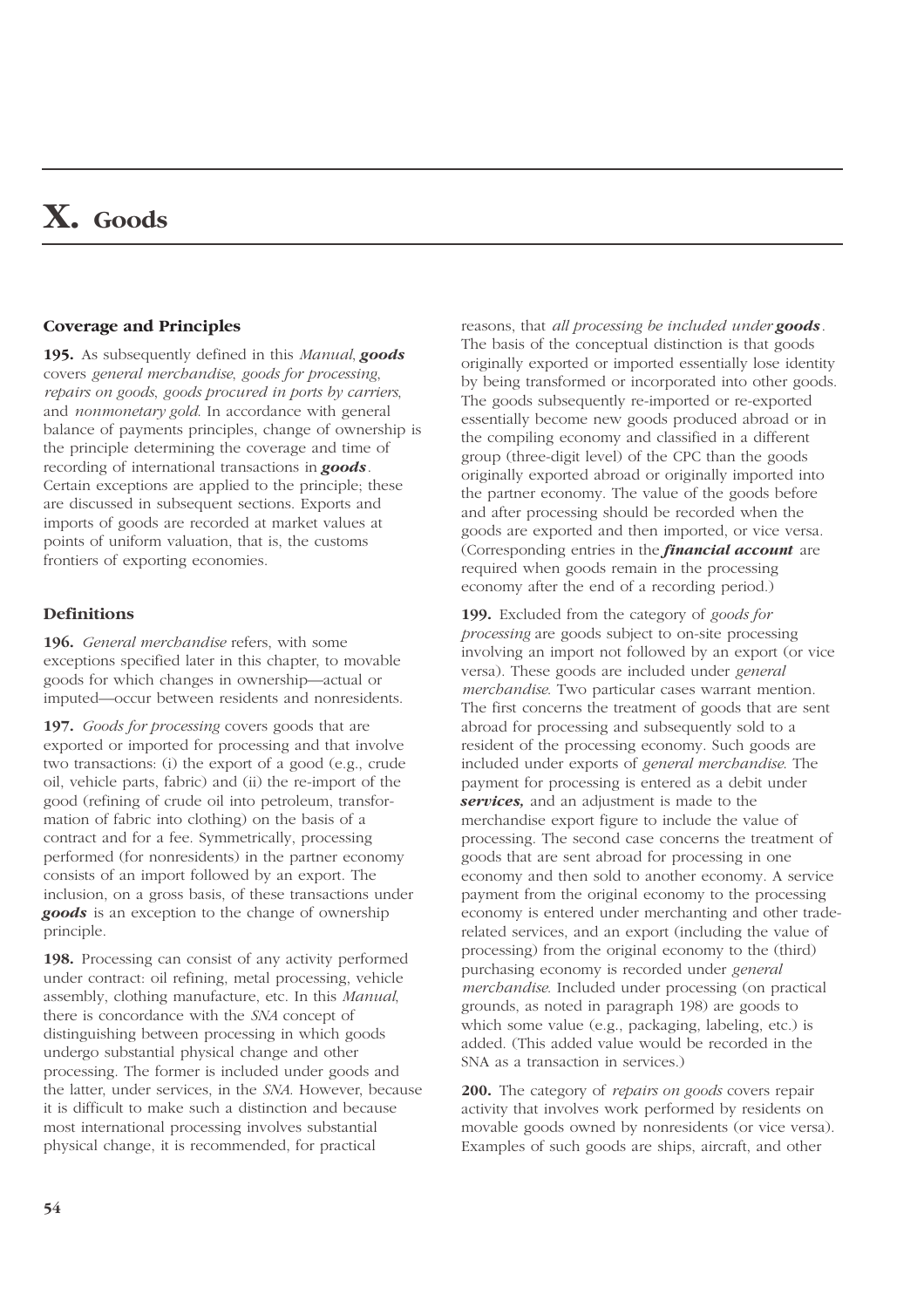transportation equipment. In contrast to the value recorded for *goods for processing*, the value recorded for *repairs on goods* reflects the value of the repairs (the fee paid or received) rather than the gross value of the goods before and after repairs. The *SNA* distinction between repairs performed on investment goods and those performed on other goods is recognized as a valid one. (The latter are included under services in the SNA.) Nonetheless, it is recommended that *the value of all repairs be included under goods*. This recommendation is made because of the practical difficulty involved in making distinctions between the two types of goods and the fact that the bulk of international repairs are performed on investment goods. Excluded are construction repairs (recorded under *construction services*), computer repairs (recorded under *computer and information services*), and maintenance performed in ports and airports on transportation equipment (recorded under other transportation services).

**201.** *Goods procured in ports* covers goods (e.g., fuels, provisions, stores, and supplies) procured by resident or nonresident carriers abroad or in the compiling economy. Related services (e.g., towing, storage, maintenance, etc.) are excluded; these are recorded under other transportation services.

**202.** *Nonmonetary gold* covers exports and imports of all gold not held as reserve assets (monetary gold) by the authorities. *Nonmonetary gold* is treated as any other commodity and, when feasible, is subdivided into gold held as a store of value and other (industrial) gold.

#### **Change of Ownership**

**203.** With specified exceptions, application of the change of ownership (between a resident and nonresident) concept to goods ensures, in principle, that the *goods* component is consistent in coverage and timing with other items, particularly financial items, in the balance of payments. However, international standards for trade statistics (see the *Guide*), as well as customs returns in most countries, are based instead on physical movements of goods across national or customs frontiers. Although the goods that change ownership internationally are for the most part the same goods that move across frontiers, the changes and movements often do not occur at exactly the same time.

#### *Convention for recording*

**204.** Goods for export are generally considered to change ownership at the time the exporter ceases to carry the goods on his books as a real asset (i.e., when he records a sale and makes a corresponding entry in his financial items). Goods for import are considered to change ownership when the importer enters them on his books as a real asset (i.e., when he records a purchase and makes a corresponding entry in his financial items). This convention is designed to promote consistency between the *goods* component and the *financial account* in the balance of payments of the compiling country, as well as consistency between the compilation of *goods* by the exporting and importing countries. In practice, however, exporters and importers may not enter the transactions in their books as of the same date, so significant differences in timing may result even when this convention is followed.

#### *Other exceptions to change of ownership rule*

**205.** The definition of residence presented in this *Manual* has implications for the coverage of *goods* because of the change of ownership rule. Although enterprises are always considered residents of the economies in which the enterprises operate, enterprises in different economies may be under the same management. Affiliated enterprises may therefore engage in transactions that are not subject to the legal changes of ownership that would occur if the enterprises were independently managed. In fact, transactions between a parent company and a direct investment branch (an unincorporated enterprise) could never involve legal changes of ownership in the literal sense because both parties are part of the same legal entity. Moreover, while a parent company and a direct investment subsidiary (an incorporated enterprise) constitute separate legal entities, a different balance of payments treatment for transactions that take the form of legal changes of ownership and those that do not would seem neither feasible nor desirable. Therefore, it is recommended that transactions involving goods and taking place between direct investment enterprises and parent companies or other related enterprises should be recorded as if changes of ownership have occurred. (Exceptions are transactions in goods specified in paragraph 209.)

**206.** There are also important instances in which the possession of goods passes, without the defined change of ownership, between residents and nonresidents who are not affiliated. The effect of a legal change of ownership between independent parties can be achieved by other means. A significant example is financial leasing or lease arrangements (made for a capital good for most or all of its expected economic